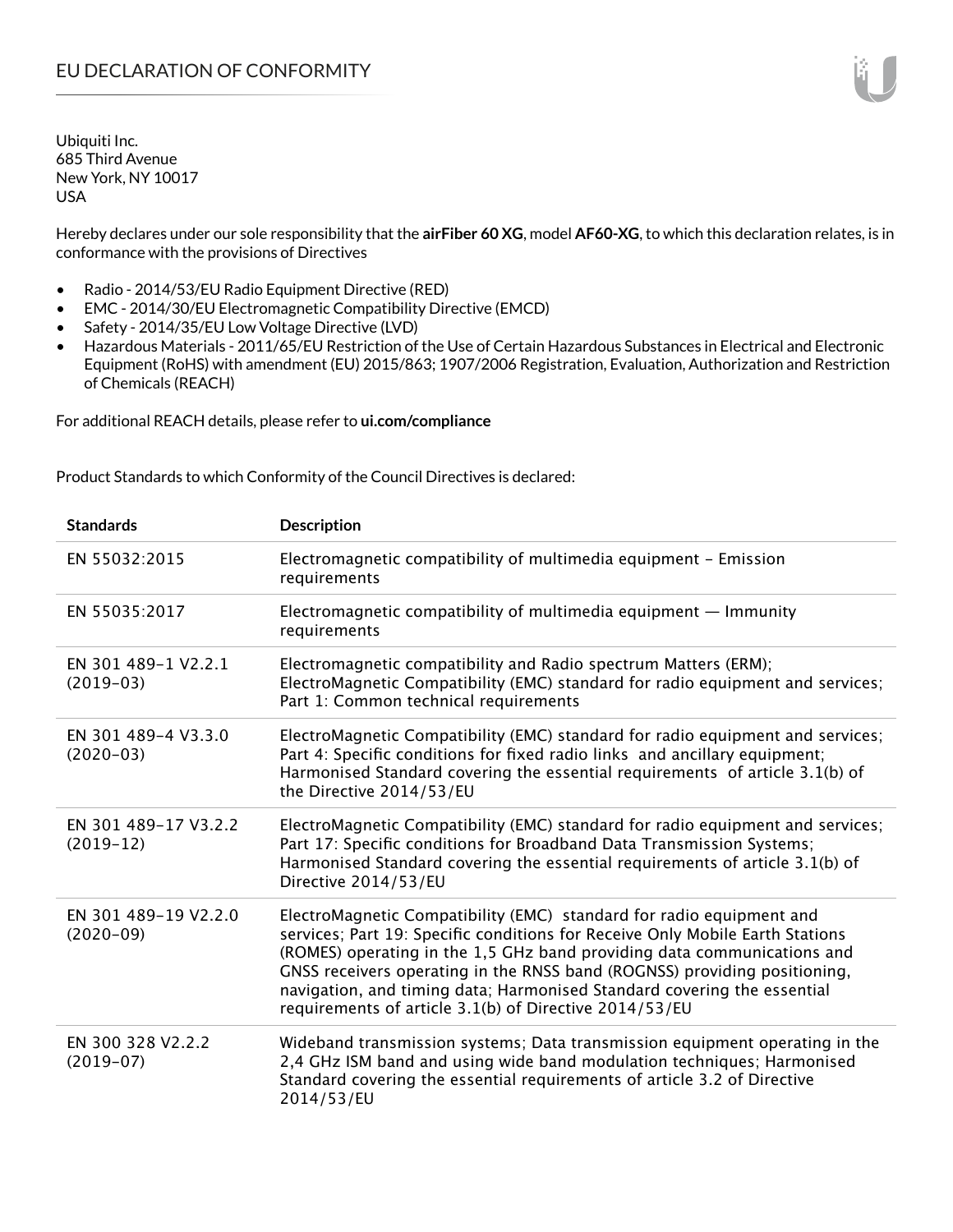## DECLARATION OF CONFORMITY

| <b>Standards</b>                   | <b>Description</b>                                                                                                                                                                                                                                                                                           |
|------------------------------------|--------------------------------------------------------------------------------------------------------------------------------------------------------------------------------------------------------------------------------------------------------------------------------------------------------------|
| EN 301 893 V2.1.1<br>$(2017-05)$   | 5 GHz RLAN; Harmonised Standard Covering the Essential Requirements of<br>Article 3.2 of Directive 2014/53/EU                                                                                                                                                                                                |
| EN 302 502 V2.1.1<br>$(2017-03)$   | Wireless Access Systems (WAS); 5,8 GHz Fixed Broadband Data Transmitting<br>Systems; Harmonised Standard Covering the Essential Requirements of Article<br>3.2 of Directive 2014/53/EU                                                                                                                       |
| EN 302 217-2 V3.1.1<br>$(2017-05)$ | Fixed Radio Systems; Characteristics and Requirements for Point-To-Point<br>Equipment and Antennas; Part 2: Digital Systems Operating in Frequency<br>Bands from 1 GHz to 86 GHz; Harmonized Standard Covering the Essential<br>Requirements of Article 3.2 of Directive 2014/53/EU                          |
| EN 303 413 V1.1.1<br>$(2017-06)$   | Satellite Earth Stations and Systems (SES); Global Navigation Satellite System<br>(GNSS) receivers; Radio equipment operating in the 1 164 MHz to 1 300 MHz<br>and 1 559 MHz to 1 610 MHz frequency bands; Harmonised Standard covering<br>the essential requirements of article 3.2 of Directive 2014/53/EU |
| EN 62311:2020                      | Assessment of electronic and electrical equipment related to human exposure<br>restrictions for electromagnetic fields (0 Hz - 300 GHz)                                                                                                                                                                      |
| EN 62368-1:2014                    | Audio/video, information and communication technology equipment $-$ Part 1:<br>Safety requirements                                                                                                                                                                                                           |
| <b>CE Marking</b>                  | $\epsilon$<br>77 ruk un. 7                                                                                                                                                                                                                                                                                   |

Mark Feil Compliance Manager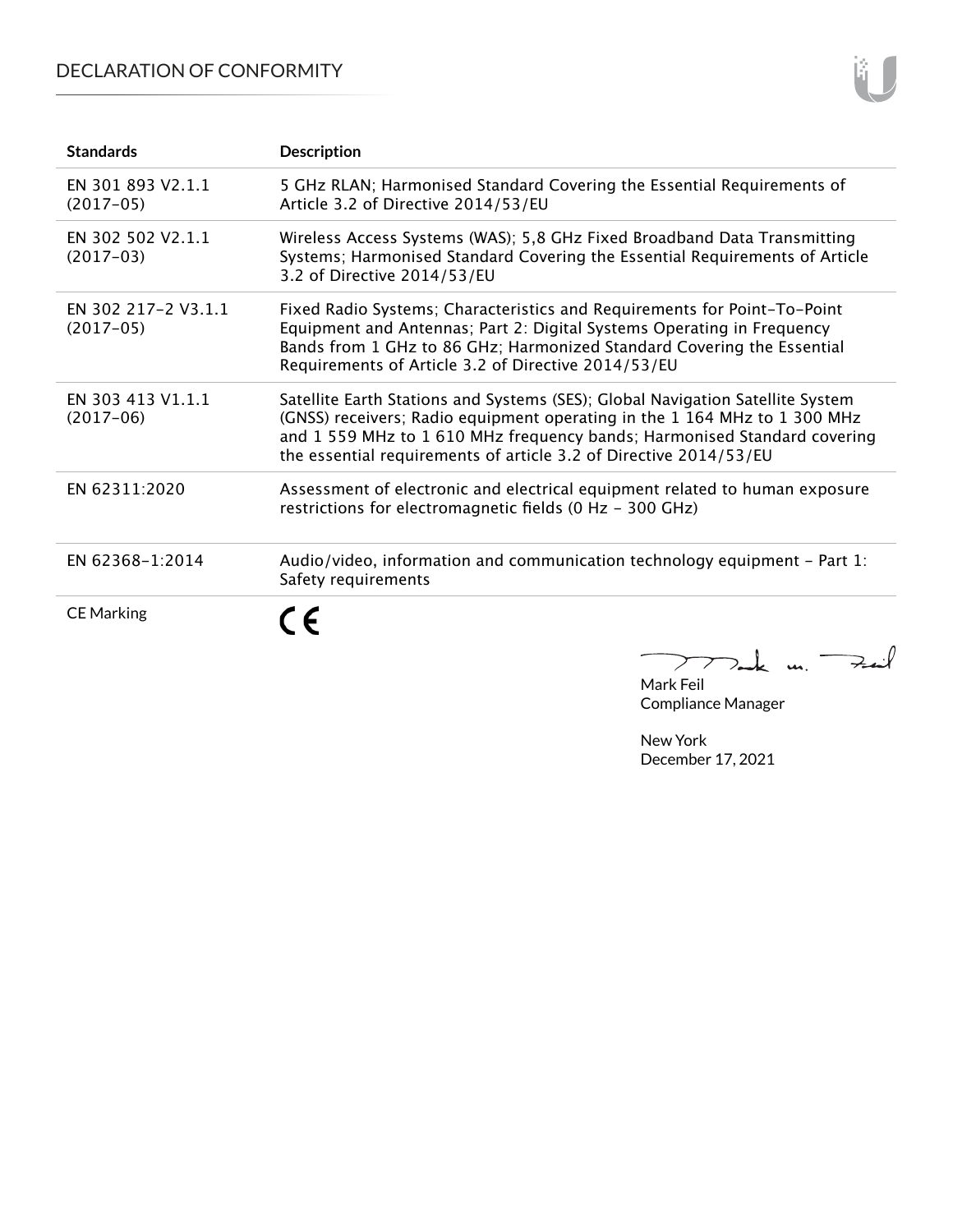### **AF60-XG**

#### **български** [Bulgarian]

С настоящото Ubiquiti декларира, че това устройство AF60-XG е в съответствие със съществените изисквания и други приложими разпоредби на Директиви 2014/53/EC, 2014/30/ЕС, 2014/35/ЕС.

#### **Hrvatski** [Croatian]

Ubiquiti ovim putem izjavljuje da je ovaj uređaj AF60-XG sukladan osnovnim zahtjevima i ostalim bitnim odredbama Direktiva 2014/53/EU, 2014/30/EU, 2014/35/EU.

#### **Čeština** [Czech]

Ubiquiti tímto prohlašuje, že toto AF60-XG zařízení, je ve shodě se základními požadavky a dalšími příslušnými ustanoveními směrnic 2014/53/EU, 2014/30/EU, 2014/35/EU.

#### **Dansk** [Danish]

Hermed, Ubiquiti, erklærer at denne AF60-XG enhed, er i overensstemmelse med de væsentlige krav og øvrige relevante krav i direktiver 2014/53/EU, 2014/30/EU, 2014/35/EU.

#### **Nederlands** [Dutch]

Hierbij verklaart Ubiquiti, dat deze AF60-XG apparaat, in overeenstemming is met de essentiële eisen en de andere relevante bepalingen van richtlijnen 2014/53/EU, 2014/30/EU, 2014/35/EU.

#### **English**

Hereby, Ubiquiti, declares that this AF60-XG device, is in compliance with the essential requirements and other relevant provisions of Directives 2014/53/EU, 2014/30/EU, 2014/35/EU.

#### **Eesti keel** [Estonian]

Käesolevaga Ubiquiti kinnitab, et antud AF60-XG seade, on vastavus olulistele nõuetele ja teistele asjakohastele sätetele direktiivide 2014/53/EL, 2014/30/EL, 2014/35/EL.

#### **Suomi** [Finnish]

Täten Ubiquiti vakuuttaa, että tämä AF60-XG laite, on yhdenmukainen olennaisten vaatimusten ja muiden sitä koskevien direktiivien 2014/53/EU, 2014/30/EU, 2014/35/EU.

#### **Français** [French]

Par la présente Ubiquiti déclare que l'appareil AF60-XG, est conforme aux exigences essentielles et aux autres dispositions pertinentes des directives 2014/53/UE, 2014/30/UE, 2014/35/UE.

#### **Deutsch** [German]

Hiermit erklärt Ubiquiti, dass sich dieses AF60-XG Gerät, in Übereinstimmung mit den grundlegenden Anforderungen und den anderen relevanten Vorschriften der Richtlinien 2014/53/EU, 2014/30/EU, 2014/35/EU befindet.

#### **Ελληνικά** [Greek]

Δια του παρόντος, Ubiquiti, δηλώνει ότι αυτή η συσκευή AF60-XG, είναι σε συμμόρφωση με τις βασικές απαιτήσεις και τις λοιπές σχετικές διατάξεις των οδηγιών 2014/53/EE, 2014/30/EE, 2014/35/EE.

#### **Magyar** [Hungarian]

Ezennel Ubiquiti kijelenti, hogy ez a AF60-XG készülék megfelel az alapvető követelményeknek és más vonatkozó 2014/53/EU, 2014/30/EU, 2014/35/EU irányelvek rendelkezéseit.

#### **Íslenska** [Icelandic]

Hér, Ubiquiti, því yfir að þetta AF60-XG tæki er í samræmi við grunnkröfur og önnur viðeigandi ákvæði tilskipana 2014/53/ESB, 2014/30/ESB, 2014/35/ESB.

#### **Italiano** [Italian]

Con la presente, Ubiquiti, dichiara che questo dispositivo AF60-XG, è conforme ai requisiti essenziali ed alle altre disposizioni pertinenti delle direttive 2014/53/UE, 2014/30/UE, 2014/35/UE.

#### **Latviešu valoda** [Latvian]

Ar šo, Ubiquiti, deklarē, ka AF60-XG ierīce, ir saskaņā ar būtiskajām prasībām un citiem attiecīgiem noteikumiem Direktīvās 2014/53/ES, 2014/30/ES, 2014/35/ES.

#### **Lietuvių kalba** [Lithuanian]

Ubiquiti deklaruoja, kad šis AF60-XG įrenginys atitinka esminius reikalavimus ir kitas 2014/53/ES, 2014/30/ES, 2014/35/ES Direktyvų nuostatas.

#### **Malti** [Maltese]

Hawnhekk, Ubiquiti, tiddikjara li dan il-mezz AF60-XG huwa konformi mar-rekwiżiti essenzjali u dispożizzjonijiet rilevanti oħrajn ta 'Direttivi 2014/53/UE, 2014/30/UE, 2014/35/UE.

#### **Norsk** [Norwegian]

Herved Ubiquiti, erklærer at denne AF60-XG enheten, er i samsvar med de grunnleggende kravene og andre relevante bestemmelser i direktivene 2014/53/EU, 2014/30/EU, 2014/35/EU.

#### **Polski** [Polish]

Niniejszym, Ubiquiti, oświadcza, że urządzenie AF60-XG, jest zgodny z zasadniczymi wymaganiami oraz pozostałymi stosownymi postanowieniami Dyrektyw 2014/53/UE, 2014/30/UE, 2014/35/UE.

#### **Português** [Portuguese]

Ubiquiti declara que este dispositivo AF60-XG, está conforme com os requisitos essenciais e outras disposições das Directivas 2014/53/UE, 2014/30/UE, 2014/35/UE.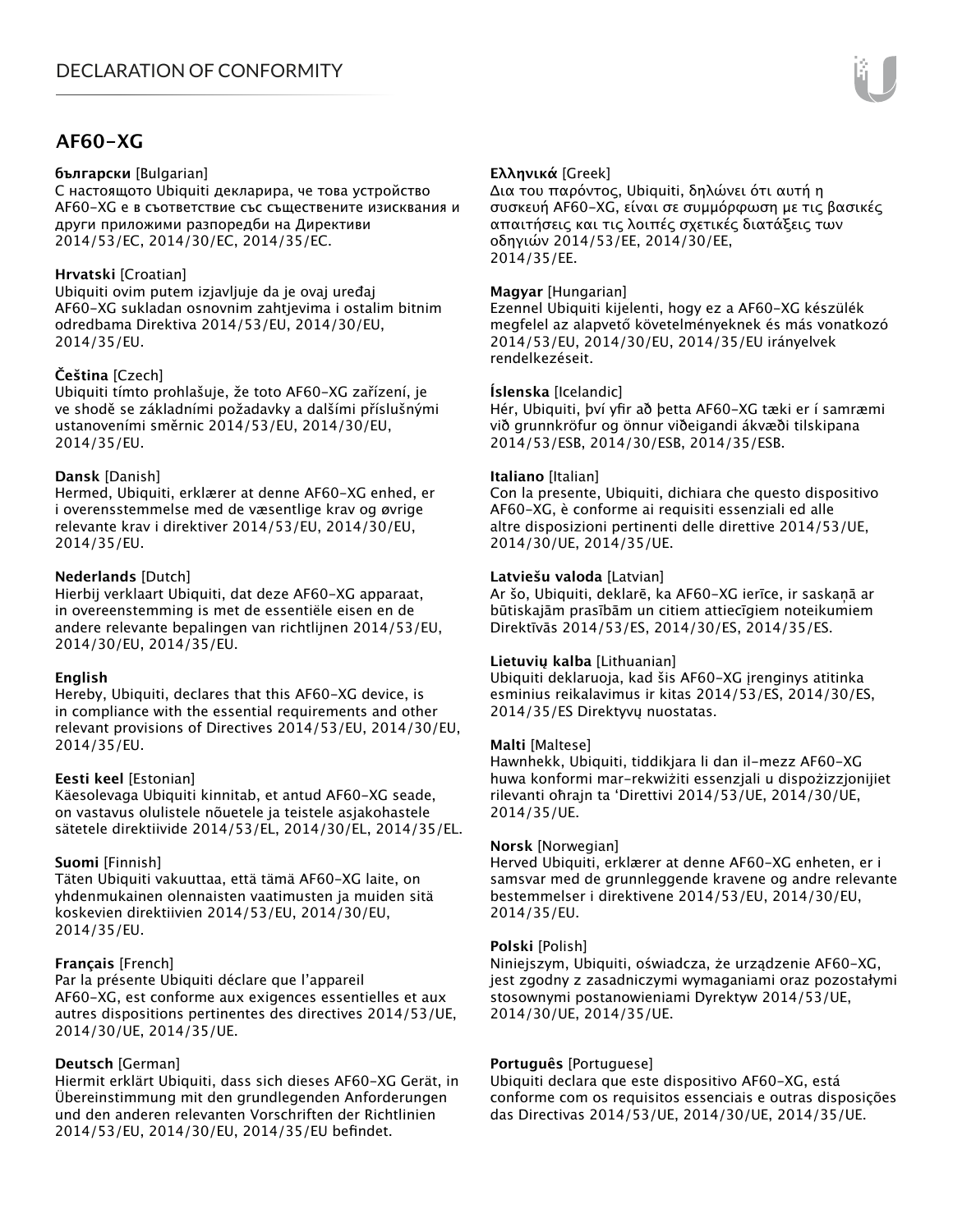#### **Română** [Romanian]

Prin prezenta, Ubiquiti declară că acest dispozitiv AF60-XG este în conformitate cu cerințele esențiale și alte prevederi relevante ale Directivelor 2014/53/UE, 2014/30/UE, 2014/35/UE.

#### **Slovenčina** [Slovak]

Týmto Ubiquiti, prehlasuje, že toto AF60-XG zariadenie, je v súlade so základnými požiadavkami a ďalšími relevantnými ustanoveniami smernice 2014/53/EÚ, 2014/30/EÚ, 2014/35/EÚ.

#### **Slovenščina** [Slovenian]

Družba Ubiquiti izjavlja, da je naprava AF60-XG v skladu z obveznimi zahtevami in drugimi ustreznimi določbami direktiv 2014/53/EU, 2014/30/EU in 2014/35/EU.

#### **Español** [Spanish]

Por medio de la presente Ubiquiti declara que este dispositivo AF60-XG, cumple con los requisitos esenciales y cualesquiera otras disposiciones aplicables o exigibles de las Directivas 2014/53/UE, 2014/30/UE, 2014/35/UE.

#### **Svenska** [Swedish]

Härmed Ubiquiti, intygar att denna AF60-XG enhet är i överensstämmelse med de väsentliga egenskapskrav och övriga relevanta bestämmelser som framgår av direktiven 2014/53/EU, 2014/30/EU, 2014/35/EU.

#### **Accessories**:

https://www.ui.com/products/#default https://www.ui.com/products/#accessories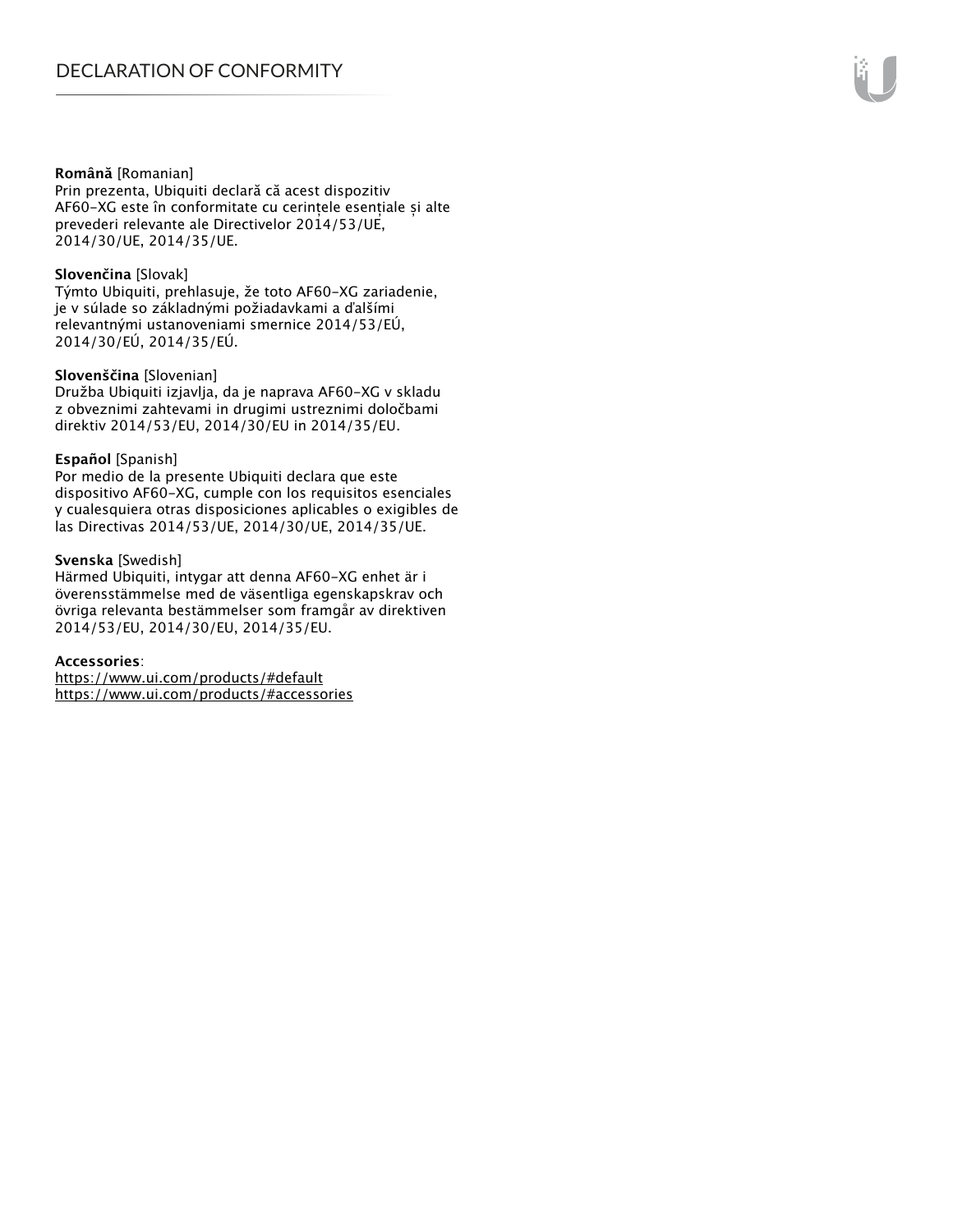Hereby declares under our sole responsibility that the **airFiber 60 XG**, model **AF60-XG**, to which this declaration relates, is in conformance with the provisions of UK Regulations

- Radio Equipment Regulations 2017
- Electromagnetic Compatibility Regulations 2016
- Electrical Equipment (Safety) Regulations 2016
- Hazardous Materials The Restriction of the Use of Certain Hazardous Substances in Electrical and Electronic Equipment Regulations 2012; 1907/2006 Registration, Evaluation, Authorization and Restriction of Chemicals (REACH)

For additional REACH details, please refer to **ui.com/compliance**

Product Standards to which Conformity of the Council Directives is declared:

| <b>Standards</b>                    | <b>Description</b>                                                                                                                                                                                                                                                                                                                                                                                                                                 |
|-------------------------------------|----------------------------------------------------------------------------------------------------------------------------------------------------------------------------------------------------------------------------------------------------------------------------------------------------------------------------------------------------------------------------------------------------------------------------------------------------|
| EN 55032:2015                       | Electromagnetic compatibility of multimedia equipment - Emission require-<br>ments                                                                                                                                                                                                                                                                                                                                                                 |
| EN 55035:2017                       | Electromagnetic compatibility of multimedia equipment $-$ Immunity<br>requirements                                                                                                                                                                                                                                                                                                                                                                 |
| EN 301 489-1 V2.2.1<br>$(2019-03)$  | Electromagnetic compatibility and Radio spectrum Matters (ERM);<br>ElectroMagnetic Compatibility (EMC) standard for radio equipment and services;<br>Part 1: Common technical requirements                                                                                                                                                                                                                                                         |
| EN 301 489-4 V3.3.0<br>$(2020-03)$  | ElectroMagnetic Compatibility (EMC) standard for radio equipment and services;<br>Part 4: Specific conditions for fixed radio links and ancillary equipment;<br>Harmonised Standard covering the essential requirements of article 3.1(b) of<br>the Directive 2014/53/EU                                                                                                                                                                           |
| EN 301 489-17 V3.2.2<br>$(2019-12)$ | ElectroMagnetic Compatibility (EMC) standard for radio equipment and ser-<br>vices; Part 17: Specific conditions for Broadband Data Transmission Systems;<br>Harmonised Standard covering the essential requirements of article 3.1(b) of<br>Directive 2014/53/EU                                                                                                                                                                                  |
| EN 301 489-19 V2.2.0<br>$(2020-09)$ | ElectroMagnetic Compatibility (EMC) standard for radio equipment and<br>services; Part 19: Specific conditions for Receive Only Mobile Earth Stations<br>(ROMES) operating in the 1,5 GHz band providing data communications and<br>GNSS receivers operating in the RNSS band (ROGNSS) providing positioning,<br>navigation, and timing data; Harmonised Standard covering the essential<br>requirements of article 3.1(b) of Directive 2014/53/EU |
| EN 300 328 V2.2.2<br>$(2019-07)$    | Wideband transmission systems; Data transmission equipment operating in<br>the 2,4 GHz ISM band and using wide band modulation techniques; Harmon-<br>ised Standard covering the essential requirements of article 3.2 of Directive<br>2014/53/EU                                                                                                                                                                                                  |
| EN 301 893 V2.1.1<br>$(2017-05)$    | 5 GHz RLAN; Harmonised Standard Covering the Essential Requirements of<br>Article 3.2 of Directive 2014/53/EU                                                                                                                                                                                                                                                                                                                                      |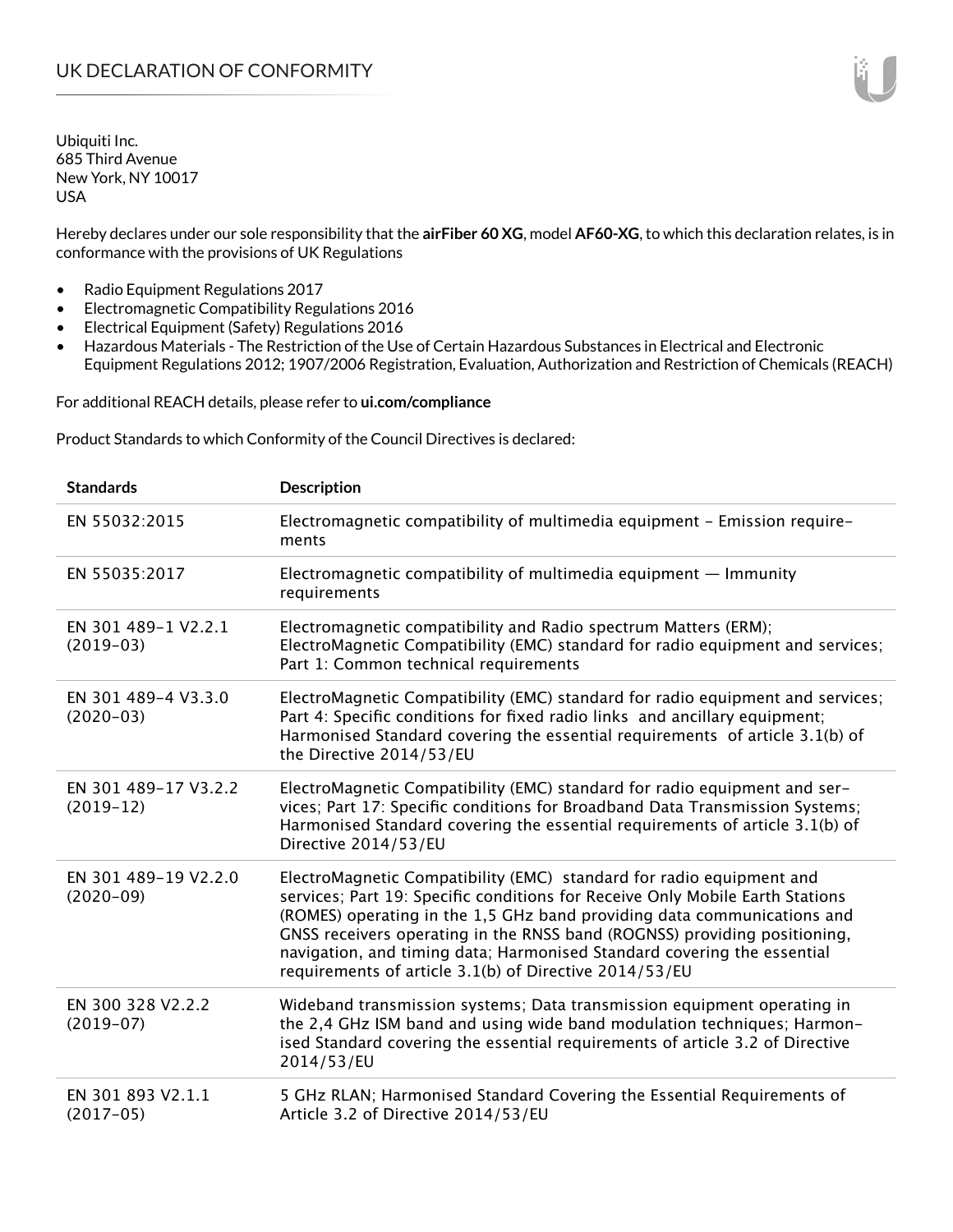## DECLARATION OF CONFORMITY

| <b>Standards</b>                   | <b>Description</b>                                                                                                                                                                                                                                                                                           |
|------------------------------------|--------------------------------------------------------------------------------------------------------------------------------------------------------------------------------------------------------------------------------------------------------------------------------------------------------------|
| EN 302 502 V2.1.1<br>$(2017-03)$   | Wireless Access Systems (WAS); 5,8 GHz Fixed Broadband Data Transmitting<br>Systems; Harmonised Standard Covering the Essential Requirements of Article<br>3.2 of Directive 2014/53/EU                                                                                                                       |
| EN 302 217-2 V3.1.1<br>$(2017-05)$ | Fixed Radio Systems; Characteristics and Requirements for Point-To-Point<br>Equipment and Antennas; Part 2: Digital Systems Operating in Frequency<br>Bands from 1 GHz to 86 GHz; Harmonized Standard Covering the Essential<br>Requirements of Article 3.2 of Directive 2014/53/EU                          |
| EN 303 413 V1.1.1<br>$(2017-06)$   | Satellite Earth Stations and Systems (SES); Global Navigation Satellite System<br>(GNSS) receivers; Radio equipment operating in the 1 164 MHz to 1 300 MHz<br>and 1 559 MHz to 1 610 MHz frequency bands; Harmonised Standard covering<br>the essential requirements of article 3.2 of Directive 2014/53/EU |
| EN 62311:2020                      | Assessment of electronic and electrical equipment related to human exposure<br>restrictions for electromagnetic fields (0 Hz - 300 GHz)                                                                                                                                                                      |
| EN 62368-1:2014                    | Audio/video, information and communication technology equipment $-$ Part 1:<br>Safety requirements                                                                                                                                                                                                           |
| <b>UKCA Marking</b>                | JK                                                                                                                                                                                                                                                                                                           |

Mark Feil Compliance Manager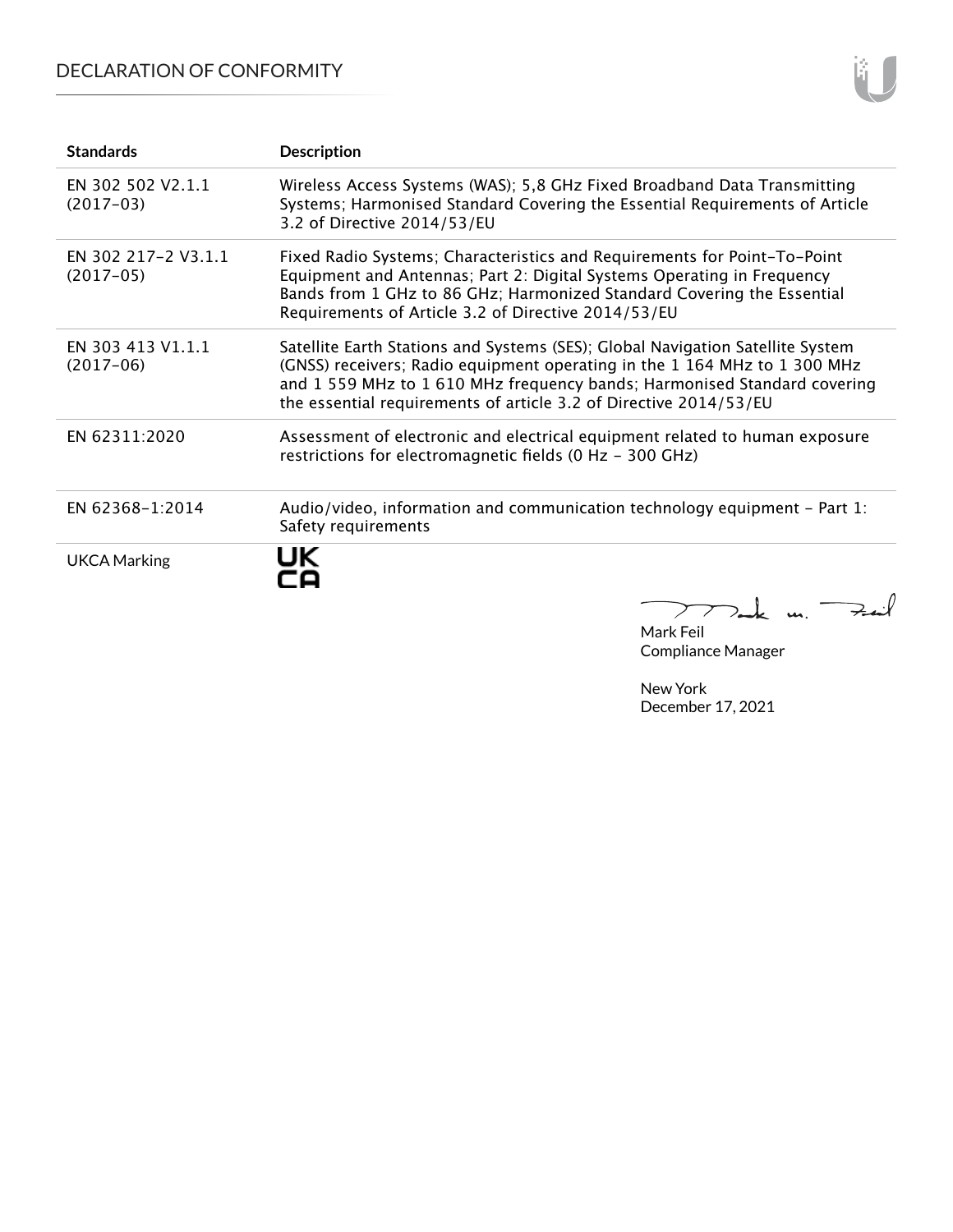Con la presente dichiara sotto la propria esclusiva responsabilità che l' **airFiber 60 XG**, modello **AF60-XG**, a cui si riferisce la presente dichiarazione, è conforme alle disposizioni delle Direttive

- Radio 2014/53/EU Direttiva sulle apparecchiature radio (RED)
- EMC -2014/30/UE Direttiva sulla Compatibilità Elettromagnetica (EMCD)
- Sicurezza -2014/35/UE Direttiva sulla Bassa Tensione (LVD)
- Materiali Pericolosi -2011/65/UE Restrizione dell'uso di alcune Sostanze Pericolose nelle Apparecchiature Elettriche ed Elettroniche (RoHS) con emendamento (UE) 2015/863; 1907/2006 Registrazione, Valutazione, Autorizzazione e Restrizione delle Sostanze Chimiche (REACH)

Per ulteriori dettagli sul REACH, fare riferimento a **ui.com/compliance**

| <b>Standard</b>                     | <b>Descrizione</b>                                                                                                                                                                                                                                                                                                                                                                                                                                                                       |
|-------------------------------------|------------------------------------------------------------------------------------------------------------------------------------------------------------------------------------------------------------------------------------------------------------------------------------------------------------------------------------------------------------------------------------------------------------------------------------------------------------------------------------------|
| EN 55032:2015                       | Compatibilità elettromagnetica delle apparecchiature multimediali -<br>Prescrizioni di Emissione                                                                                                                                                                                                                                                                                                                                                                                         |
| EN 55035:2017                       | Compatibilità elettromagnetica per apparecchiature multimediali — Requisiti di<br>immunità                                                                                                                                                                                                                                                                                                                                                                                               |
| EN 301 489-1 V2.2.1<br>$(2019-03)$  | Compatibilità elettromagnetica e problematiche di spettro radio (ERM); Norma<br>di compatibilità elettromagnetica (EMC) per apparecchiature e servizi radio;<br>Parte 1: Requisiti tecnici comuni                                                                                                                                                                                                                                                                                        |
| EN 301 489-4 V3.3.0<br>$(2020-03)$  | Norma di Compatibilità Elettromagnetica (EMC) per apparecchiature e<br>servizi radio; Parte 4: Condizioni specifiche per collegamenti radio fissi ed<br>apparecchiature ausiliarie; Norma armonizzata relativa ai requisiti essenziali<br>dell'articolo 3.1(b) della direttiva 2014/53/UE                                                                                                                                                                                                |
| EN 301 489-17 V3.2.2<br>$(2019-12)$ | Norma di Compatibilità Elettromagnetica (EMC) per apparecchiature e servizi<br>radio; Parte 17: Condizioni specifiche per sistemi di trasmissione dati a banda<br>larga; Norma armonizzata relativa ai requisiti essenziali dell'articolo 3.1(b) della<br>direttiva 2014/53/UE                                                                                                                                                                                                           |
| EN 301 489-19 V2.2.0<br>$(2020-09)$ | Norma di Compatibilità Elettromagnetica (EMC) per apparecchiature e servizi<br>radio; Parte 19: Condizioni specifiche per soli ricevitori di stazioni mobili<br>terrestri (ROMES) operanti nella banda 1,5 GHz che forniscono comunicazioni<br>dati e ricevitori GNSS operanti nella banda RNSS (ROGNSS) che forniscono<br>dati di posizionamento, navigazione e sincronizzazione; Norma armonizzata<br>relativa ai requisiti essenziali dell'articolo 3.1(b) della direttiva 2014/53/UE |
| EN 300 328 V2.2.2<br>$(2019-07)$    | Sistemi di trasmissione a banda larga; apparecchiature di trasmissione dati che<br>operano nella banda 2,4 GHz ISM e che utilizzano tecniche di modulazione a<br>banda larga; norma armonizzata relativa ai requisiti essenziali dell'articolo 3.2<br>della direttiva 2014/53/UE                                                                                                                                                                                                         |
| EN 301 893 V2.1.1<br>$(2017-05)$    | 5 GHz RLAN; norma armonizzata che soddisfa i requisiti essenziali dell'articolo<br>3.2 della direttiva 2014/53/UE                                                                                                                                                                                                                                                                                                                                                                        |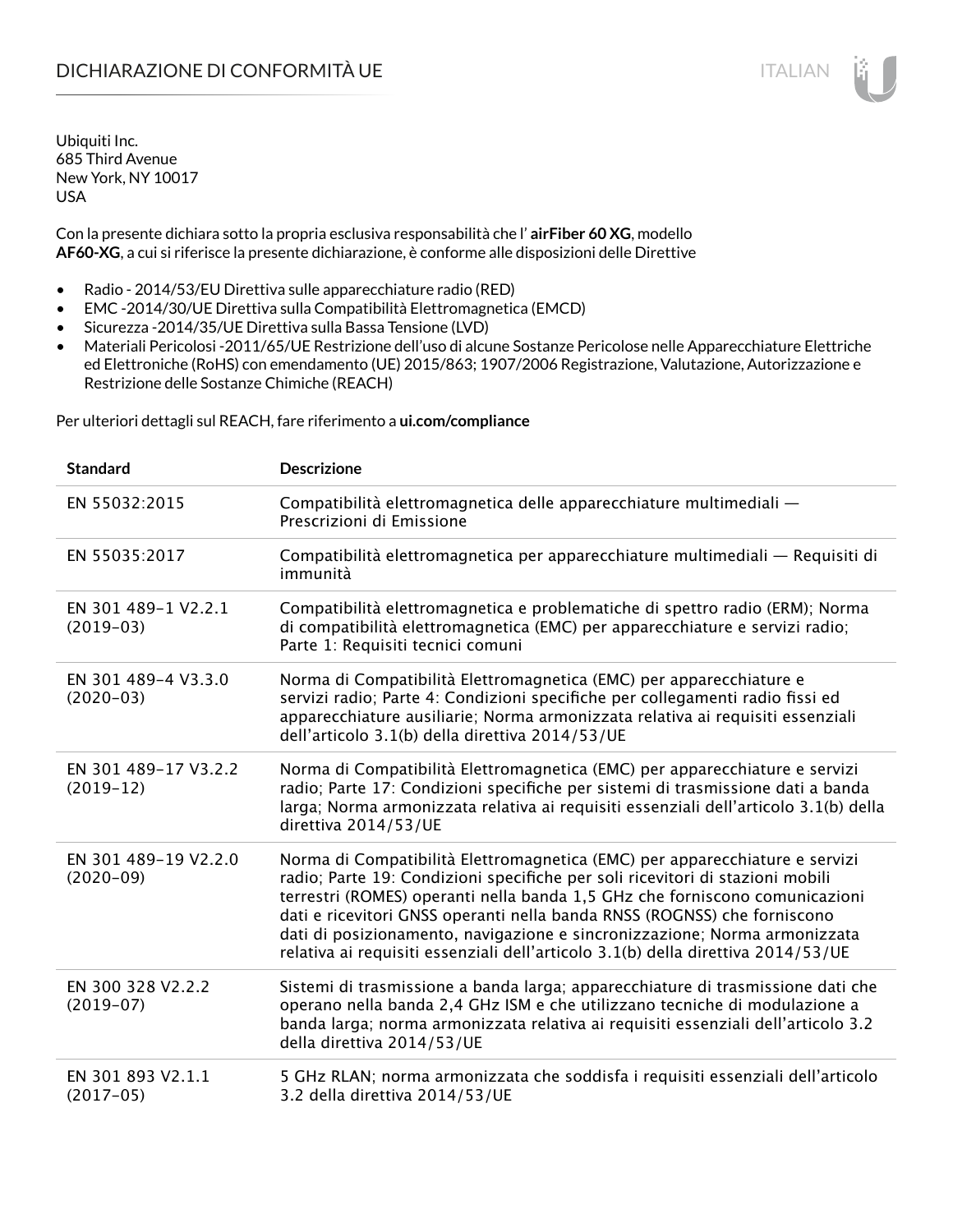## DICHIARAZIONE DI CONFORMITÀ UE



| <b>Standard</b>                    | <b>Descrizione</b>                                                                                                                                                                                                                                                                                                                        |
|------------------------------------|-------------------------------------------------------------------------------------------------------------------------------------------------------------------------------------------------------------------------------------------------------------------------------------------------------------------------------------------|
| EN 302 502 V2.1.1<br>$(2017-03)$   | Sistemi di Accesso Wireless (WAS); sistemi fissi di trasmissione dati a banda<br>larga a 5,8 GHz; norma armonizzata che soddisfa i requisiti essenziali<br>dell'articolo 3.2 della direttiva 2014/53/UE                                                                                                                                   |
| EN 302 217-2 V3.1.1<br>$(2017-05)$ | Sistemi radio fissi; caratteristiche e requisiti per apparecchi punto a punto<br>e antenne; parte 2: sistemi digitali che operano nelle bande di frequenza<br>da 1 GHz a 86 GHz; norma armonizzata che soddisfa i requisiti essenziali<br>dell'articolo 3.2 della direttiva 2014/53/UE                                                    |
| EN 303 413 V1.1.1<br>$(2017-06)$   | Stazioni Satellitari a Terra e Sistemi (SES); Ricevitori per il Sistema Globale di<br>Navigazione Satellitare (GNSS); Apparecchi radio che operano nelle bande di<br>frequenza da 1 164 MHz a 1 300 MHz e da 1 559 MHz a 1 610 MHz; Norma<br>armonizzata relativa ai requisiti essenziali dell'articolo 3.2 della direttiva<br>2014/53/UE |
| EN 62311:2020                      | Valutazione degli apparecchi elettronici ed elettrici in relazione ai limiti di base<br>per l'esposizione umana ai campi elettromagnetici (0 Hz - 300 GHz)                                                                                                                                                                                |
| EN 62368-1:2014                    | Apparecchiature per la tecnologia audio/video, dell'informazione e della<br>comunicazione - Parte 1: Requisiti di sicurezza                                                                                                                                                                                                               |
| <b>CE Marking</b>                  |                                                                                                                                                                                                                                                                                                                                           |

Mark Feil<br>Mark Feil Compliance Manager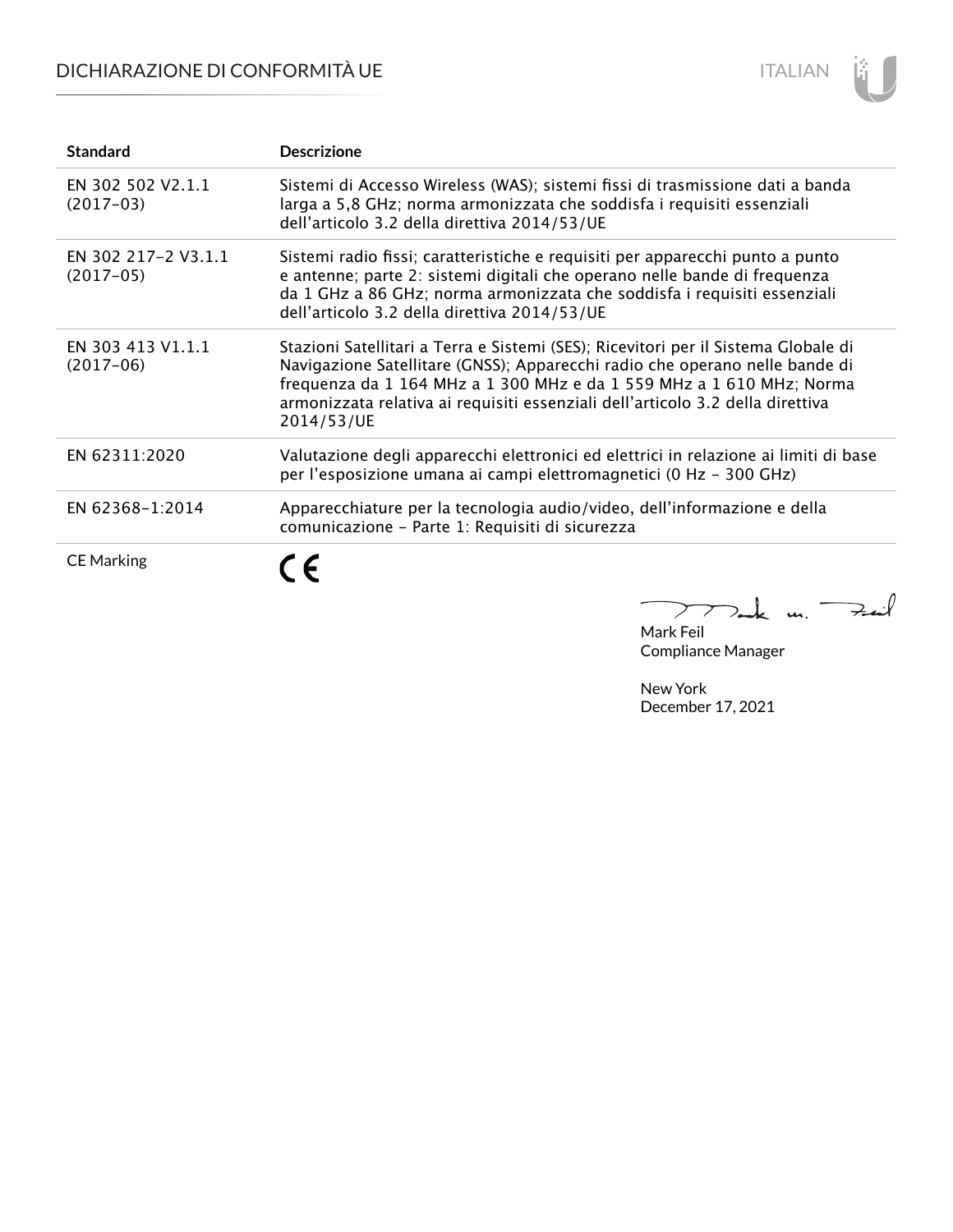Déclare par la présente, sous notre seule responsabilité, que l'**airFiber 60 XG**, modèle **AF60-XG**, auquel se rapporte cette déclaration, est conforme aux dispositions des Directives

- Radio 2014/53/EU Directive sur les Équipements Radio (RED)
- EMC -2014/30/EU Directive sur la Compatibilité Electromagnétique (EMCD)
- Sécurité -2014/35/EU Directive sur la Basse Tension (LVD)
- Matières dangereuses -2011/65/UE Restriction de l'utilisation de Certaines Substances Dangereuses dans les Equipements Electriques et Electroniques (RoHS) avec amendement (EU) 2015/863 ; 1907/2006 Enregistrement, Evaluation, Autorisation et Restriction des Produits Chimiques (REACH)

Pour plus de détails sur le règlement REACH, veuillez consulter le site **ui.com/compliance**

| <b>Normes</b>                       | La description                                                                                                                                                                                                                                                                                                                                                                                                                                                                                                                                                                               |
|-------------------------------------|----------------------------------------------------------------------------------------------------------------------------------------------------------------------------------------------------------------------------------------------------------------------------------------------------------------------------------------------------------------------------------------------------------------------------------------------------------------------------------------------------------------------------------------------------------------------------------------------|
| EN 55032:2015                       | Compatibilité électromagnétique des équipements multimédia — Exigences<br>d'émission                                                                                                                                                                                                                                                                                                                                                                                                                                                                                                         |
| EN 55035:2017                       | Compatibilité électromagnétique des équipements multimédia - Exigences<br>d'immunité                                                                                                                                                                                                                                                                                                                                                                                                                                                                                                         |
| EN 301 489-1 V2.2.1<br>$(2019-03)$  | Compatibilité électromagnétique et spectre radioélectrique (ERM) ; Norme de<br>compatibilité électromagnétique (CEM) pour les équipements de communication<br>radio et services ; Partie 1 : Exigences techniques communes                                                                                                                                                                                                                                                                                                                                                                   |
| EN 301 489-4 V3.3.0<br>$(2020-03)$  | Norme de compatibilité électromagnétique (CEM) pour les équipements et les<br>services radio ; partie 4 : conditions spécifiques pour les liaisons radio fixes<br>et les équipements auxiliaires ; norme harmonisée couvrant les exigences<br>essentielles de l'article 3.1(b) de la directive 2014/53/UE.                                                                                                                                                                                                                                                                                   |
| EN 301 489-17 V3.2.2<br>$(2019-12)$ | Norme de compatibilité électromagnétique (CEM) concernant les équipements<br>de communication radio et services ; partie 17 : Exigences particulières<br>applicables aux systèmes de transmission de données à large bande ; norme<br>harmonisée couvrant les exigences essentielles de l'article 3.1(b) de la directive<br>2014/53/UE                                                                                                                                                                                                                                                       |
| EN 301 489-19 V2.2.0<br>$(2020-09)$ | Norme de compatibilité électromagnétique (CEM) concernant les équipements<br>hertziens et les services ; partie 19 : exigences particulières pour les stations<br>terriennes mobiles fonctionnant seulement en réception (ROMES) dans la bande<br>de fréquences de 1,5 GHz et fournissant des communications de données et<br>les récepteurs GNSS fonctionnant dans la bande RNSS (ROGNSS) et fournissant<br>des données de positionnement, de navigation et de synchronisation ; norme<br>harmonisée couvrant les exigences essentielles de l'article 3.1(b) de la directive<br>2014/53/UE. |
| EN 300 328 V2.2.2<br>$(2019-07)$    | Systèmes de transmission de données à large bande ; Matériel de transmission<br>de données fonctionnant dans la bande ISM à 2, 4 GHz et utilisant des<br>techniques de modulation à étalement du spectre ; Norme harmonisée couvrant<br>les exigences essentielles de l'article 3.2 de la directive 2014/53/UE.                                                                                                                                                                                                                                                                              |
| EN 301 893 V2.1.1<br>$(2017-05)$    | RLAN de 5 GHz ; Norme harmonisée couvrant les exigences essentielles de<br>l'article 3.2 de la Directive 2014/53/EU                                                                                                                                                                                                                                                                                                                                                                                                                                                                          |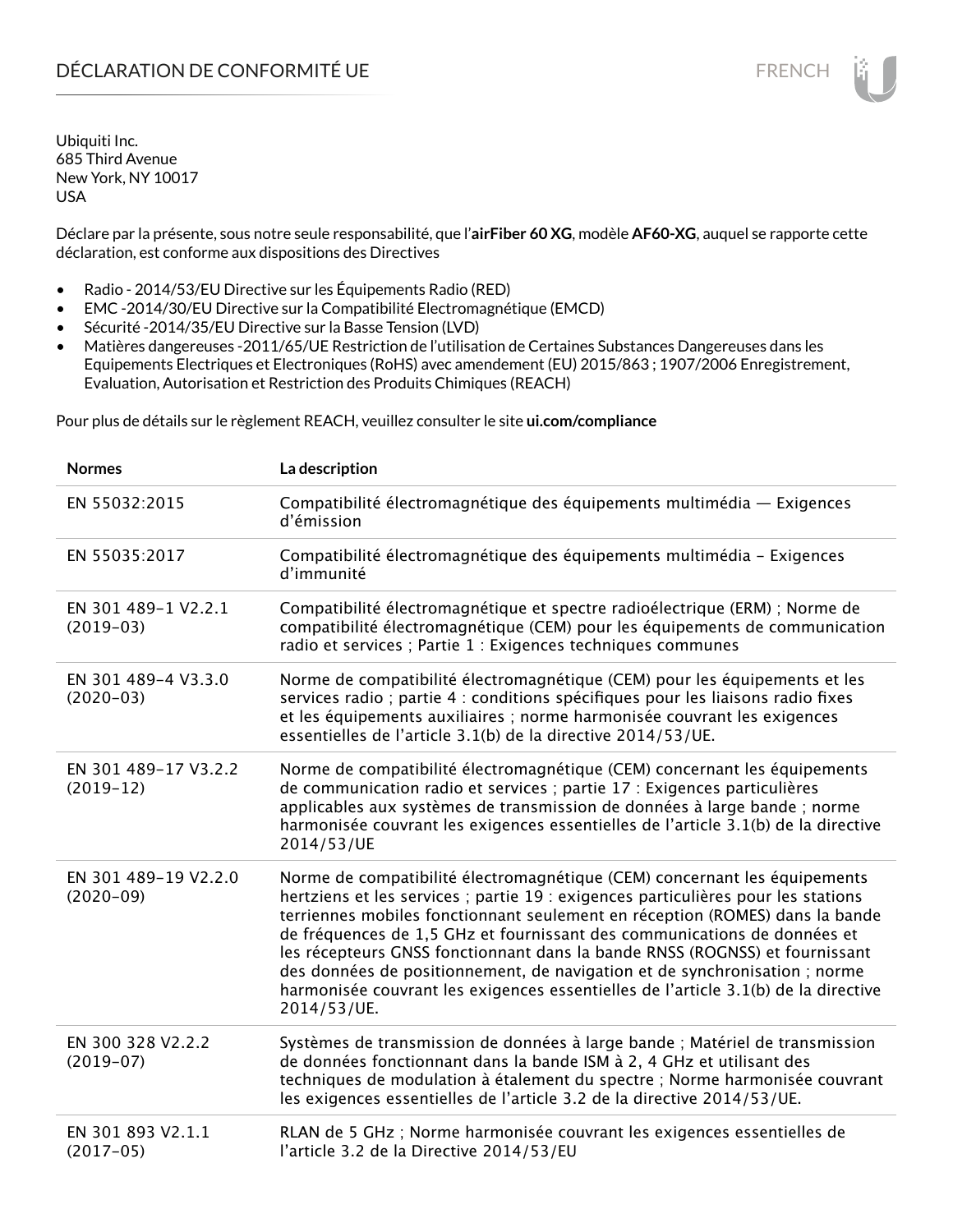# DÉCLARATION DE CONFORMITÉ UE



| <b>Normes</b>                      | La description                                                                                                                                                                                                                                                                                                                                  |
|------------------------------------|-------------------------------------------------------------------------------------------------------------------------------------------------------------------------------------------------------------------------------------------------------------------------------------------------------------------------------------------------|
| EN 302 502 V2.1.1<br>$(2017-03)$   | Systèmes d'accès sans fil (WAS) ; systèmes fixes de transmission de données à<br>large bande de 5,8 GHz; norme harmonisée couvrant les exigences essentielles<br>de l'article 3.2 de la directive 2014/53/UE.                                                                                                                                   |
| EN 302 217-2 V3.1.1<br>$(2017-05)$ | Systèmes radioélectriques fixes ; caractéristiques et exigences relatives aux<br>équipements et antennes point à point ; partie 2 : systèmes numériques<br>fonctionnant dans les bandes de fréquences de 1 GHz à 86 GHz ; norme<br>harmonisée couvrant les exigences essentielles de l'article 3.2 de la directive<br>2014/53/UE.               |
| EN 303 413 V1.1.1<br>$(2017-06)$   | Stations terriennes et systèmes à satellites (SES) ; récepteurs du système de<br>navigation globale par satellite (GNSS) ; équipements radio fonctionnant dans<br>les bandes de fréquences 1 164 MHz à 1 300 MHz et 1 559 MHz à 1 610 MHz ;<br>norme harmonisée couvrant l'exigence essentielle de l'article 3.2 de la directive<br>2014/53/UE. |
| EN 62311:2020                      | Évaluation des équipements électroniques et électriques en relation avec les<br>restrictions d'exposition humaine pour les champs électromagnétiques (0 Hz -<br>300 GHz)                                                                                                                                                                        |
| EN 62368-1:2014                    | Equipements des technologies de l'audio/vidéo, de l'information et de la<br>communication - Partie 1 : exigences de sécurité                                                                                                                                                                                                                    |
| <b>CE Marking</b>                  |                                                                                                                                                                                                                                                                                                                                                 |

Mak m. Fail  $\overline{\phantom{0}}$ 

Mark Feil Compliance Manager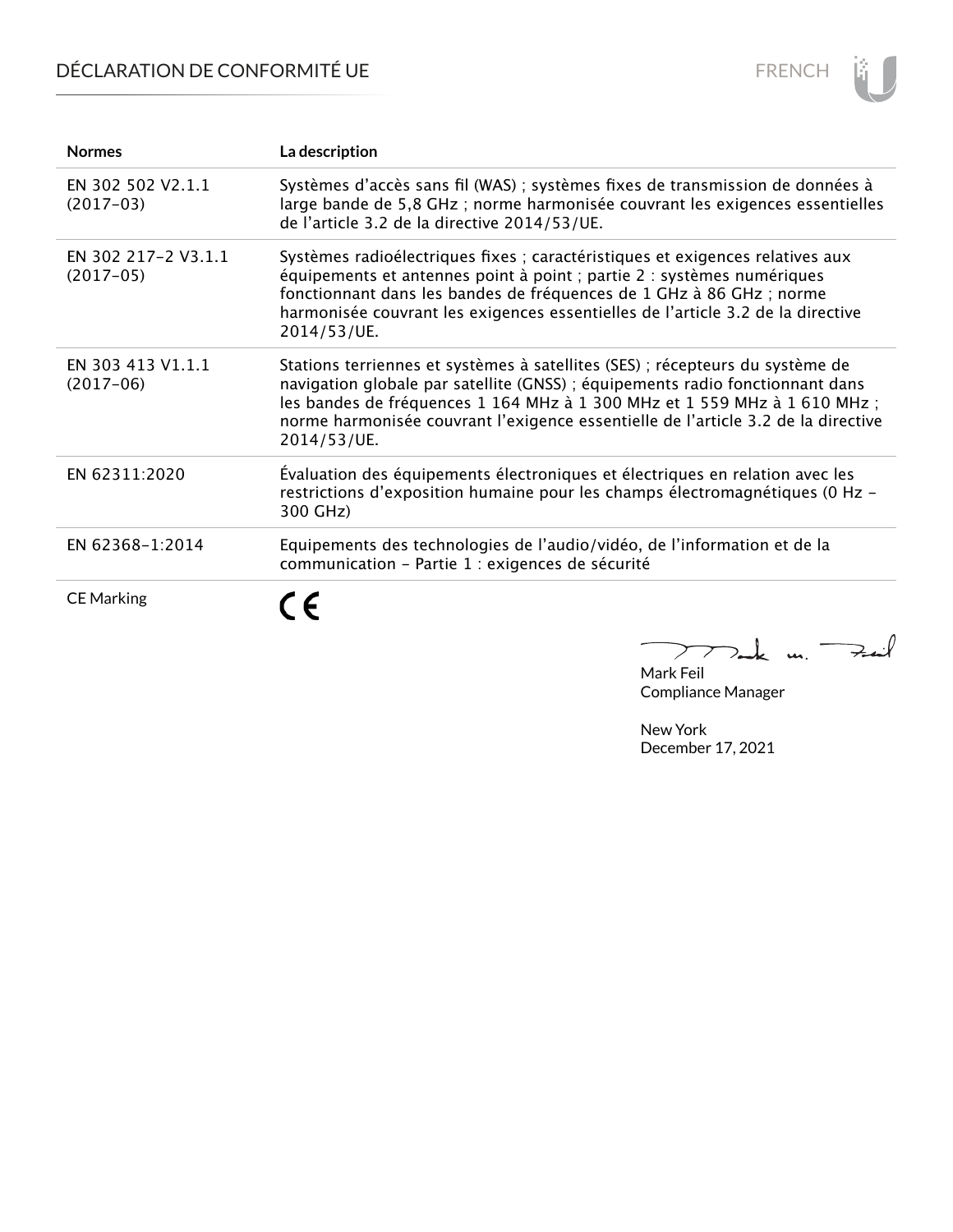Por la presente declaramos bajo nuestra exclusiva responsabilidad que el **airFiber 60 XG**, modelo **AF60-XG**, al que se refiere esta declaración, es conforme con las disposiciones de las Directivas

- Radio 2014/53/EU Directiva de Equipos de Radio (RED)
- EMC -2014/30/Directiva de Compatibilidad Electromagnética de la UE (EMCD)
- Seguridad -2014/35/Directiva de Baja Tensión de la UE (LVD)
- Materiales Peligrosos -2011/65/UE Restricción de la Utilización de Determinadas Sustancias Peligrosas en Aparatos Eléctricos y Electrónicos (RoHS) con la enmienda (UE) 2015/863; 1907/2006 Registro, Evaluación, Autorización y Restricción de Sustancias Químicas (REACH)

Para más detalles sobre el REACH, consulte **ui.com/compliance**

| <b>Estándares</b>                   | Descripción                                                                                                                                                                                                                                                                                                                                                                                                                                                                                                |
|-------------------------------------|------------------------------------------------------------------------------------------------------------------------------------------------------------------------------------------------------------------------------------------------------------------------------------------------------------------------------------------------------------------------------------------------------------------------------------------------------------------------------------------------------------|
| EN 55032:2015                       | Compatibilidad electromagnética de equipos multimedia. Requisitos de emisión                                                                                                                                                                                                                                                                                                                                                                                                                               |
| EN 55035:2017                       | Compatibilidad electromagnética de equipos multimedia. Requisitos de<br>inmunidad                                                                                                                                                                                                                                                                                                                                                                                                                          |
| EN 301 489-1 V2.2.1<br>$(2019-03)$  | Cuestiones de Compatibilidad Electromagnética y Espectro de Radiofrecuencia<br>(ERM). Compatibilidad electromagnética (CEM): norma para equipos de radio y<br>servicios. Parte 1: Requisitos técnicos comunes                                                                                                                                                                                                                                                                                              |
| EN 301 489-4 V3.3.0<br>$(2020-03)$  | Norma de Compatibilidad Electromagnética (CEM) para equipos y servicios<br>radioeléctricos; Parte 4: Condiciones específicas para radioenlaces fijos y<br>equipos auxiliares; Norma armonizada que cubre los requisitos esenciales del<br>artículo 3.1.b) de la Directiva 2014/53/UE                                                                                                                                                                                                                       |
| EN 301 489-17 V3.2.2<br>$(2019-12)$ | Norma de Compatibilidad Electromagnética (CEM) para equipos y servicios<br>radioeléctricos; Parte 17: Condiciones específicas para sistemas de transmisión<br>de datos de banda ancha; Norma armonizada que cubre los requisitos<br>esenciales del artículo 3.1.b) de la Directiva 2014/53/UE                                                                                                                                                                                                              |
| EN 301 489-19 V2.2.0<br>$(2020-09)$ | Norma de Compatibilidad Electromagnética (CEM) para equipos y servicios<br>radioeléctricos; Parte 19: Condiciones específicas para estaciones terrenas<br>móviles de solo recepción (ROMES) en la banda de frequencia de 1,5 GHz,<br>que proporcionan transmisión de datos y receptores GNSS en la banda<br>RNSS (ROGNSS) que proporcionan datos de posicionamiento, navegación y<br>temporización; Norma armonizada que cubre los requisitos esenciales del<br>artículo 3.1.b) de la Directiva 2014/53/UE |
| EN 300 328 V2.2.2<br>$(2019-07)$    | Sistemas de transmisión de datos de banda ancha; Equipos de transmisión<br>de datos, que funcionan en la banda ISM de 2,4 GHz y utilizan técnicas de<br>modulación de espectro ensanchado; Norma armonizada que cubre los<br>requisitos esenciales según el artículo 3.2 de la Directiva 2014/53/UE                                                                                                                                                                                                        |
| EN 301 893 V2.1.1<br>$(2017-05)$    | 5 GHz RLAN; Norma armonizada que cubre los requisitos esenciales del artículo<br>3.2 de la Directiva 2014/53/UE                                                                                                                                                                                                                                                                                                                                                                                            |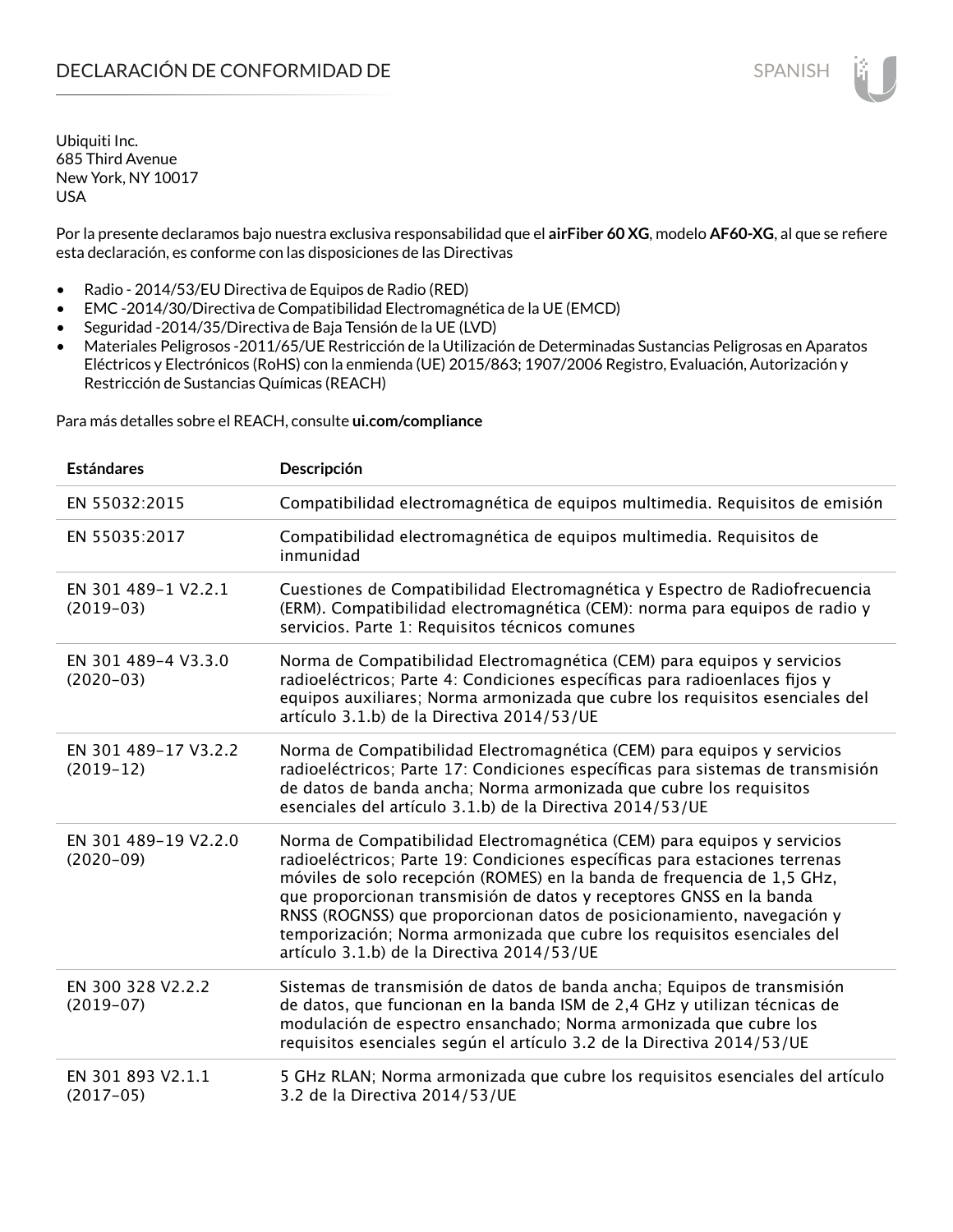# DECLARACIÓN DE CONFORMIDAD DE



| <b>Estándares</b>                  | Descripción                                                                                                                                                                                                                                                                                                                                       |
|------------------------------------|---------------------------------------------------------------------------------------------------------------------------------------------------------------------------------------------------------------------------------------------------------------------------------------------------------------------------------------------------|
| EN 302 502 V2.1.1<br>$(2017-03)$   | Sistemas de acceso inalámbrico (WAS); Sistemas de transmisión de datos de<br>banda ancha fija de 5,8 GHz; Norma armonizada que cubre los requisitos<br>esenciales del artículo 3.2 de la Directiva 2014/53/UE                                                                                                                                     |
| EN 302 217-2 V3.1.1<br>$(2017-05)$ | Sistemas de radio fija; características y requisitos para equipos punto a punto y<br>antenas; parte 2: sistemas digitales que funcionan en las bandas de frecuencias<br>de 1 GHz a 86 GHz; norma armonizada que cubre los requisitos esenciales del<br>artículo 3.2 de la Directiva 2014/53/UE                                                    |
| EN 303 413 V1.1.1<br>$(2017-06)$   | Estaciones y Sistemas Terrestres de Satélite (SES); Receptores del Sistema<br>Global de Navegación por Satélite (GNSS); Equipos de radio que funcionan en<br>las bandas de frecuencia de 1 164 MHz a 1 300 MHz y de 1 559 MHz a 1 610<br>MHz; Norma armonizada que cubre los requisitos esenciales del artículo 3.2 de<br>la Directiva 2014/53/UE |
| EN 62311:2020                      | Evaluación de los equipos electrónicos y eléctricos en relación con las<br>restricciones relativas a la exposición de las personas a los campos<br>electromagnéticos (0 Hz - 300 GHz)                                                                                                                                                             |
| EN 62368-1:2014                    | Equipos de audio y vídeo, de tecnología de la información y de la comunicación<br>- Parte 1: Requisitos de seguridad                                                                                                                                                                                                                              |
| <b>CE Marking</b>                  | Έ<br>n                                                                                                                                                                                                                                                                                                                                            |

 $\overline{a}$  $772$ ak un  $74$ 

Mark Feil Compliance Manager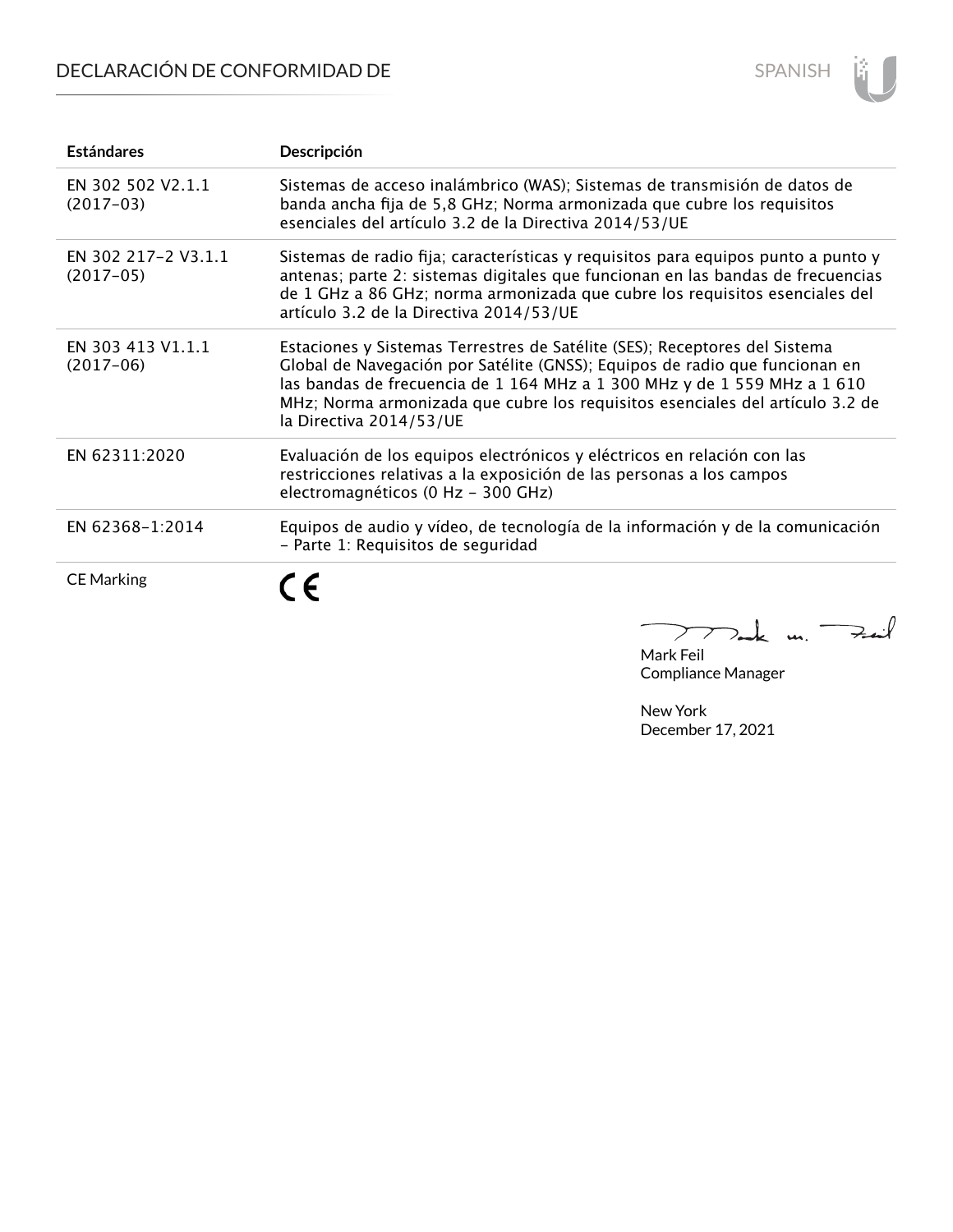### DECLARAȚIA DE CONFORMITATE UE EXECUTE DE ROMANIAN

Ubiquiti Inc. 685 Third Avenue New York, NY 10017 USA

Prin prezenta declarăm sub răspunderea noastră exclusivă că "airFiber 60 XG", modelul AF60-XG, la care se referă această declarație, este în conformitate cu prevederile directivelor următoare:

- Radio 2014/53/EU Radio Equipment Directive (RED) (Directiva UE privind echipamentele radio)
- EMC -2014/30/EU Electromagnetic Compatibility Directive (EMCD) (Directiva UE privind compatibilitatea electromagnetică)
- Siguranță -2014/35/EU Low Voltage Directive (LVD) (Directiva UE privind joasa tensiune)
- Materiale periculoase -2011/65/EU Restriction of the Use of Certain Hazardous Substances in Electrical and Electronic Equipment (RoHS) with amendment (EU) 2015/863 (Directiva UE privind restricția utilizării anumitor substanțe periculoase în echipamentele electrice și electronice (RoHS) cu amendamentele ulterioare); 1907/2006 Registration, Evaluation, Authorization and Restriction of Chemicals (REACH) (Regulamentul Uniunii Europene privind înregistrarea, evaluarea si autorizarea produselor chimice)

Pentru detalii suplimentare referitoare la regulamentul REACH, vă rugăm să consultați site-ul **ui.com/compliance**

| <b>Standarde</b>                      | <b>Descriere</b>                                                                                                                                                                                                                                                                                                                                                                                                                                                                                 |
|---------------------------------------|--------------------------------------------------------------------------------------------------------------------------------------------------------------------------------------------------------------------------------------------------------------------------------------------------------------------------------------------------------------------------------------------------------------------------------------------------------------------------------------------------|
| EN 55032:2015                         | Compatibilitatea electromagnetică a echipamentelor multimedia - Cerințe<br>privind emisiile                                                                                                                                                                                                                                                                                                                                                                                                      |
| EN 55035:2017                         | Compatibilitatea electromagnetică a echipamentelor multimedia. Cerințe privind<br>imunitatea                                                                                                                                                                                                                                                                                                                                                                                                     |
| EN 301 489-1 V2.2.1<br>$(2019-03)$    | Compatibilitatea electromagnetică și chestiuni legate de spectrul de frecvențe<br>radio (ERM); Standard de compatibilitate electromagnetică (EMC) pentru<br>echipamente și servicii radio; Partea 1: Cerințe tehnice comune                                                                                                                                                                                                                                                                      |
| EN 301 489-4 V3.3.0<br>$(2020-03)$    | Standard de compatibilitate electromagnetică (EMC) pentru echipamente<br>și servicii radio; Partea 4: Condiții specifice pentru legături radio fixe și<br>echipamente auxiliare; Standard armonizat care acoperă cerințele esențiale ale<br>articolului 3.1 litera (b) din Directiva 2014/53 / UE                                                                                                                                                                                                |
| EN 301 489-17 V3.2.2<br>$(2019-12)$   | Standard de compatibilitate electromagnetică (EMC) pentru echipamente și<br>servicii radio; Partea 17: Condiții specifice pentru sistemele de transmisie<br>a datelor în bandă largă; Standard armonizat privind cerințele esențiale ale<br>articolului 3.1 litera (b) din Directiva 2014/53 / UE                                                                                                                                                                                                |
| EN 301 489-19 V2.2.0<br>$(2020 - 09)$ | Standard de compatibilitate electromagnetică (EMC) pentru echipamente și<br>servicii radio; Partea 19: Condiții specifice pentru recepția numai a stațiilor<br>terestre mobile (ROMES) care funcționează în banda de 1,5 GHz furnizând<br>comunicații de date și receptoare GNSS care operează în banda RNSS (ROGNSS)<br>furnizând date de poziționare, navigare și sincronizare; Standard armonizat<br>privind cerințele esențiale ale articolului 3.1 litera (b) din Directiva<br>2014/53 / UE |
| EN 300 328 V2.2.2<br>$(2019-07)$      | Sisteme de transmisie pe bandă largă; Echipamente de transmisie de date care<br>funcționează în banda ISM de 2,4 GHz și utilizează tehnici de modulare a benzii<br>largi; Standard armonizat privind cerințele esențiale ale articolului 3.2 din<br>Directiva 2014/53 / UE                                                                                                                                                                                                                       |
| EN 301 893 V2.1.1<br>$(2017-05)$      | RLAN de 5 GHz; Standard armonizat privind cerințele esențiale ale articolului<br>3.2 din Directiva 2014/53 / UE                                                                                                                                                                                                                                                                                                                                                                                  |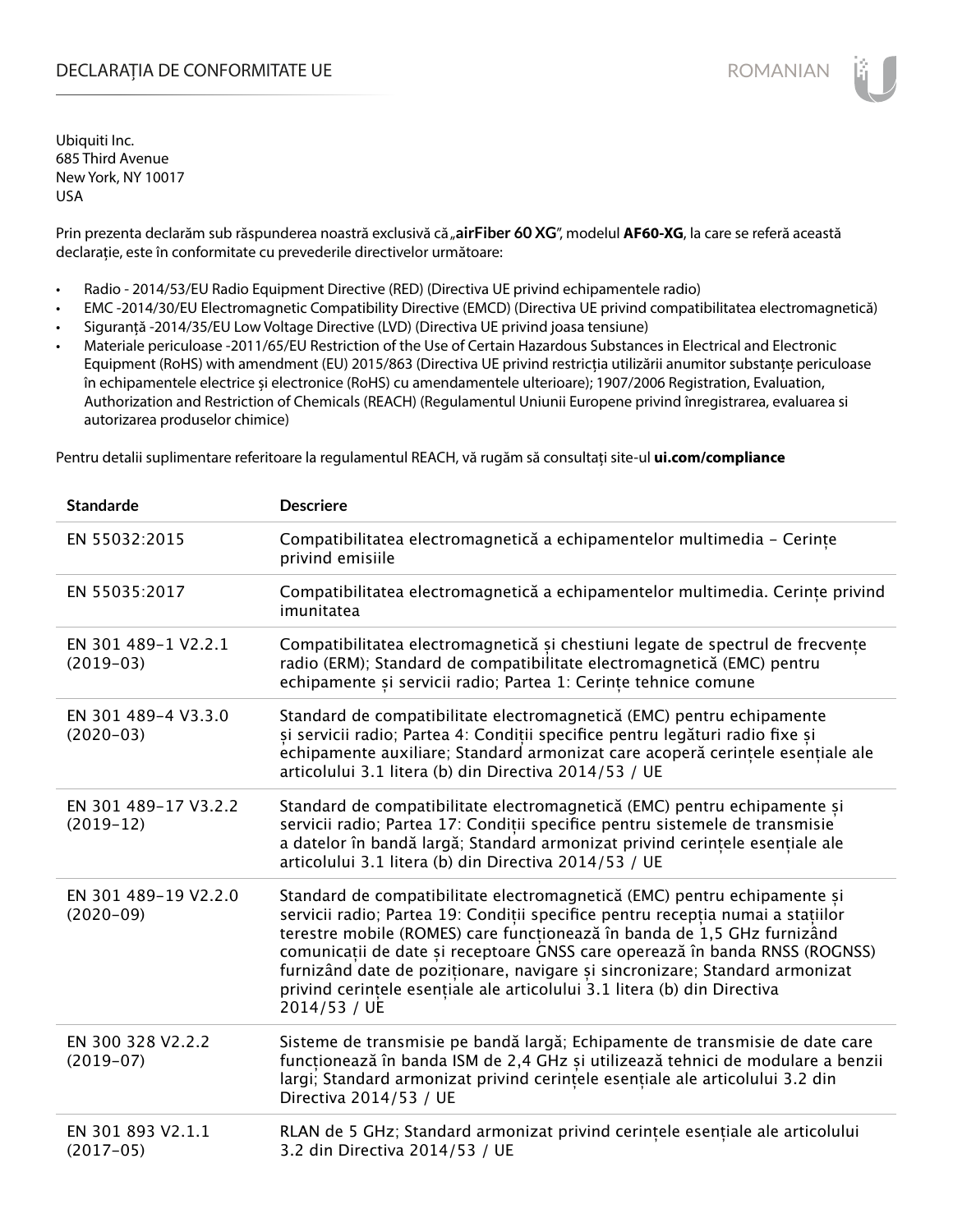## DECLARAȚIA DE CONFORMITATE UE



| <b>Standarde</b>                   | <b>Descriere</b>                                                                                                                                                                                                                                                                                                                               |
|------------------------------------|------------------------------------------------------------------------------------------------------------------------------------------------------------------------------------------------------------------------------------------------------------------------------------------------------------------------------------------------|
| EN 302 502 V2.1.1<br>$(2017-03)$   | Sisteme de acces wireless (WAS); Sisteme fixe de transmitere a datelor în bandă<br>largă de 5,8 GHz; Standard armonizat privind cerințele esențiale ale articolului<br>3.2 din Directiva 2014/53 / UE                                                                                                                                          |
| EN 302 217-2 V3.1.1<br>$(2017-05)$ | Sisteme radio fixe; Caracteristici și cerințe pentru echipamente "Point-to-Point"<br>și antene; Partea 2: Sisteme digitale care funcționează în benzi de frecvență<br>de la 1 GHz la 86 GHz; Standard armonizat privind cerintele esentiale ale<br>articolului 3.2 din Directiva 2014/53 / UE                                                  |
| EN 303 413 V1.1.1<br>$(2017-06)$   | Stații și sisteme terestre prin satelit (SES); Receptoare de sistem global de<br>navigație prin satelit (GNSS); Echipamente radio care funcționează în benzile<br>de frecvență 1 164 MHz până la 1 300 MHz și 1 559 MHz până la 1 610 MHz;<br>Standard armonizat privind cerintele esențiale ale articolului 3.2 din Directiva<br>2014/53 / UE |
| EN 62311:2020                      | Evaluarea echipamentelor electronice și electrice legate de restricțiile expunerii<br>umane la câmpurile electromagnetice (0 Hz - 300 GHz)                                                                                                                                                                                                     |
| EN 62368-1:2014                    | Echipamente tehnologice audio / video, informaționale și de comunicații. Partea<br>1: Cerințe de siguranță                                                                                                                                                                                                                                     |
| <b>CE Marking</b>                  |                                                                                                                                                                                                                                                                                                                                                |

Mark Feil un Zeil Compliance Manager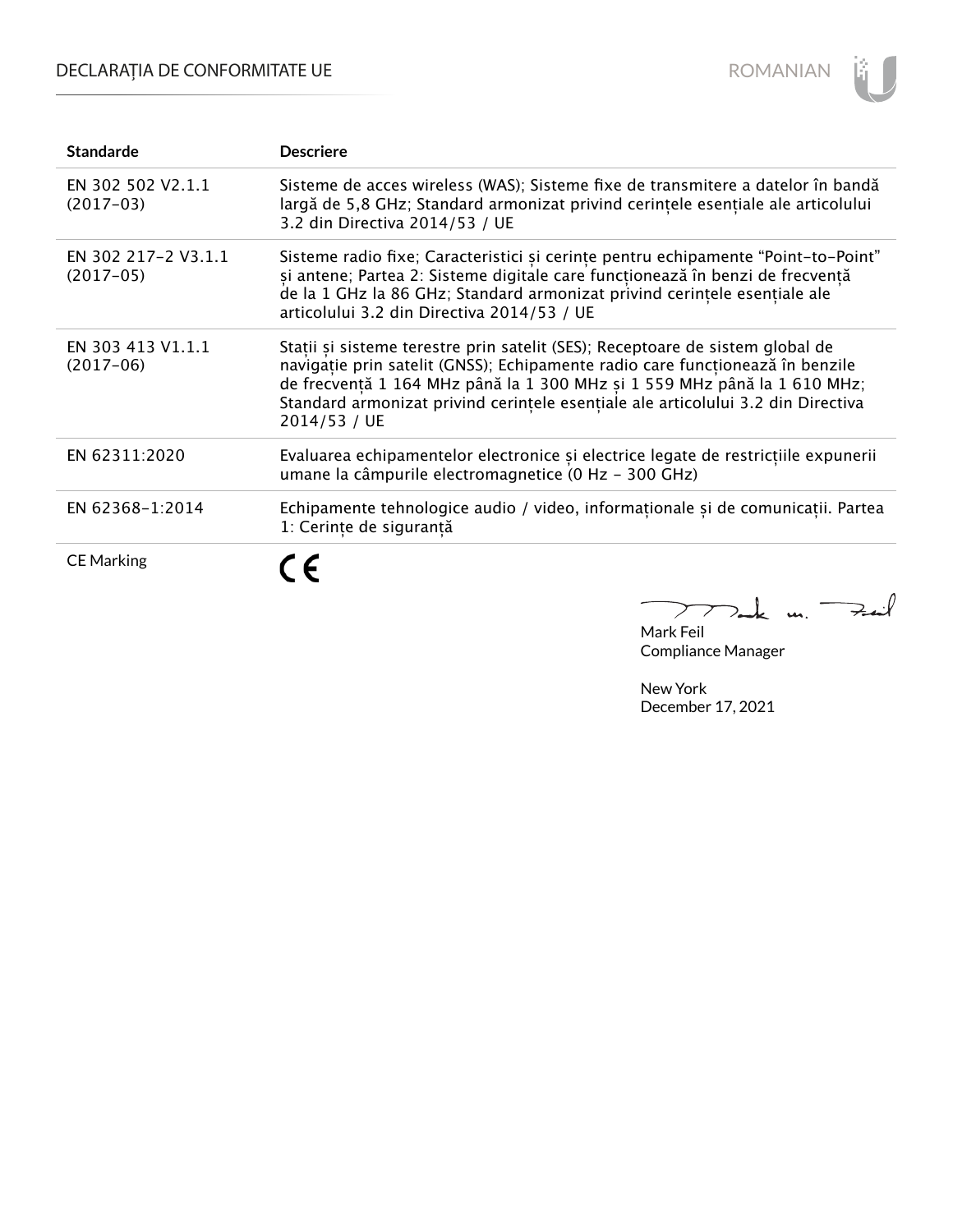### DEKLARACJA ZGODNOŚCI UE POLISH POLISH

Ubiquiti Inc. 685 Third Avenue New York, NY 10017 USA

Niniejszym oświadczam z naszą wyłączną odpowiedzialnością, że **airFiber 60 XG**, model **AF60-XG**, do którego odnosi się niniejsza deklaracja, jest zgodny z przepisami Dyrektyw

- Radio 2014/53/Dyrektywa Sprzętu Radiowego UE (RED)
- EMC -2014/30/Dyrektywa Zgodności Elektromagnetycznej UE (EMCD)
- Bezpieczeństwo -2014/35/Dyrektywa Niskiego Napięcia UE (LVD)
- Materiały Niebezpieczne -2011/65/Restrykcje Dotyczące Użycia NIektórych Niebezpiecznych Substancji w Sprzęcie Elektrycznym i Elektronicznym UE (RoHS) ze zmianą (UE) 2015/863; 1907/2006 Rejestracja, Ocena, Zezwolenie i Restrykcje Dotyczące Chemikaliów (REACH)

Aby uzyskać dodatkowe informacje REACH, należy przejść do **ui.com/compliance**

| Normy                               | Opis                                                                                                                                                                                                                                                                                                                                                                                                                                                                                                       |
|-------------------------------------|------------------------------------------------------------------------------------------------------------------------------------------------------------------------------------------------------------------------------------------------------------------------------------------------------------------------------------------------------------------------------------------------------------------------------------------------------------------------------------------------------------|
| EN 55032:2015                       | Kompatybilność elektromagnetyczna sprzętu multimedialnego – Wymagania<br>emisyjne                                                                                                                                                                                                                                                                                                                                                                                                                          |
| EN 55035:2017                       | Kompatybilność elektromagnetyczna sprzętu multimedialnego — Wymagania<br>odporności                                                                                                                                                                                                                                                                                                                                                                                                                        |
| EN 301 489-1 V2.2.1<br>$(2019-03)$  | Kompatybilność elektromagnetyczna i Zagadnienia widma Radiowego (ERM);<br>Standard Kompatybilności ElektroMagnetycznej (EMC) dla sprzętu radiowego i<br>usług; Część 1: Typowe wymagania techniczne                                                                                                                                                                                                                                                                                                        |
| EN 301 489-4 V3.3.0<br>$(2020-03)$  | Standard Kompatybilności ElektroMagnetycznej (EMC) dla sprzętu radiowego<br>i usług; Część 4: Szczególne warunki dla stałych łączy radiowych i urządzeń<br>pomocniczych; Norma zharmonizowana obejmująca zasadnicze wymagania art.<br>3.1 lit. b) dyrektywy 2014/53/UE                                                                                                                                                                                                                                     |
| EN 301 489-17 V3.2.2<br>$(2019-12)$ | Standard Kompatybilności ElektroMagnetycznej (EMC) dla sprzętu radiowego<br>i usług; Część 17: Szczególne warunki dla Szerokopasmowych Systemów<br>Transmisji Danych; Norma zharmonizowana obejmująca zasadnicze wymagania<br>art. 3.1 lit. b) dyrektywy 2014/53/UE                                                                                                                                                                                                                                        |
| EN 301 489-19 V2.2.0<br>$(2020-09)$ | Standard Kompatybilności Elektromagnetycznej (EMC) dla sprzętu radiowego<br>i usług; Part 19: Szczególne warunki dla Odbiorczych ruchomych stacji<br>naziemnych (ROMES) pracujących w paśmie w paśmie 1,5 GHz zapewniających<br>transmisję danych oraz odbiorniki GNSS pracujące w paśmie RNSS (ROGNSS)<br>zapewniające dane dotyczące pozycjonowania, nawigacji i czasu; Norma<br>zharmonizowana zapewniająca spełnienie zasadniczych wymagań określonych<br>w art. 3 ust. 1 lit. b) dyrektywy 2014/53/UE |
| EN 300 328 V2.2.2<br>$(2019-07)$    | Szerokopasmowe systemy transmisji; Szprzęt transmisji danych działający w<br>paśmie 2,4 GHz ISM i używający szerokopasmowe techniki modulacyjne; Norma<br>zharmonizowana obejmująca zasadnicze wymagania artykułu 3.2 dyrektywy<br>2014/53/UE                                                                                                                                                                                                                                                              |
| EN 301 893 V2.1.1<br>$(2017-05)$    | 5 GHz RLAN; Norma zharmonizowana obejmująca zasadnicze wymagania<br>artykułu 3.2 dyrektywy 2014/53/UE                                                                                                                                                                                                                                                                                                                                                                                                      |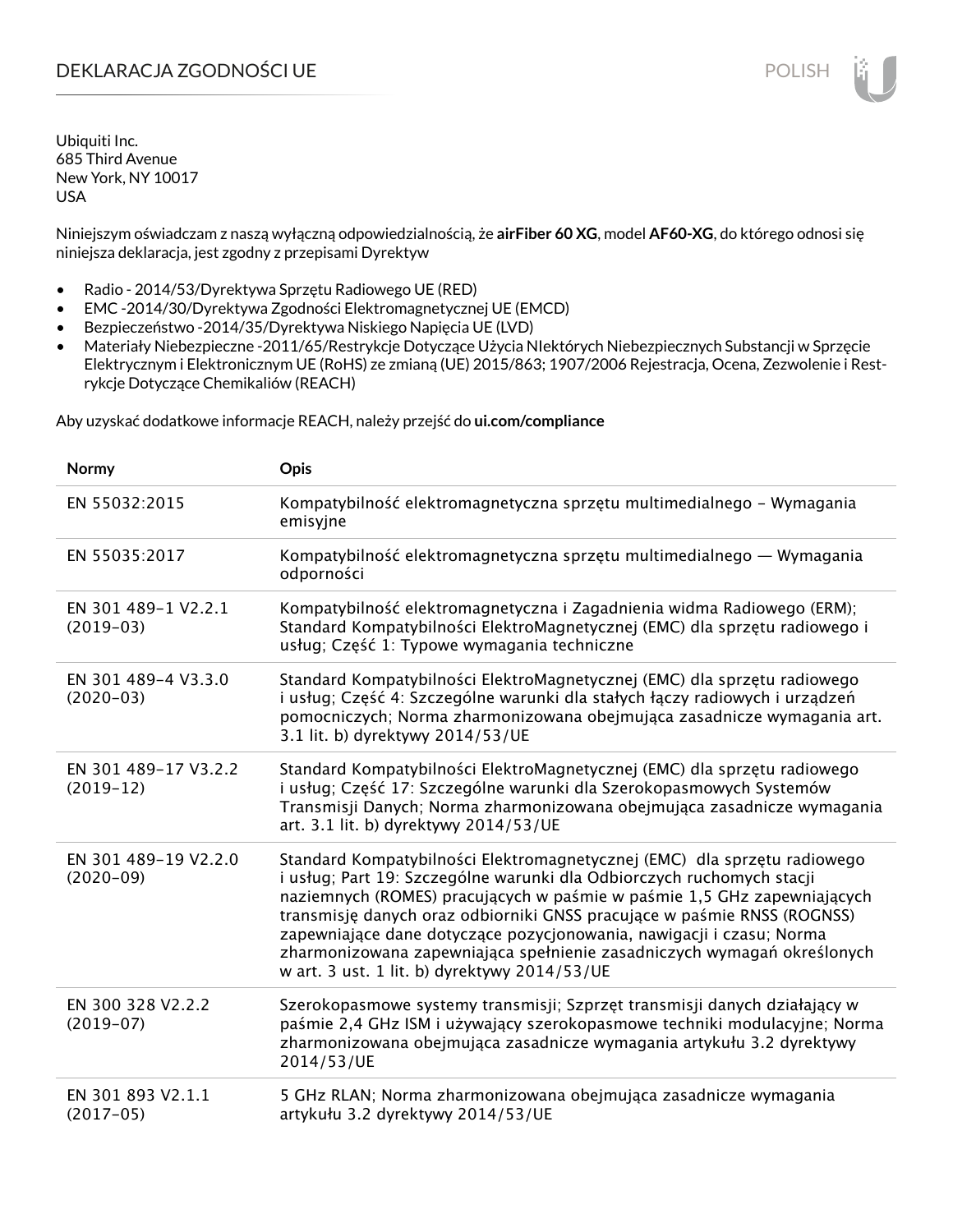## DEKLARACJA ZGODNOŚCI UE



| Normy                              | <b>Opis</b>                                                                                                                                                                                                                                                                                                           |
|------------------------------------|-----------------------------------------------------------------------------------------------------------------------------------------------------------------------------------------------------------------------------------------------------------------------------------------------------------------------|
| EN 302 502 V2.1.1<br>$(2017-03)$   | Bezprzewodowe Systemy Dostępu (WAS); 5,8 GHz stacjonarne szerokopasmowe<br>systemy transmisji danych; Norma zharmonizowana obejmująca zasadnicze<br>wymagania artykułu 3.2 dyrektywy 2014/53/UE                                                                                                                       |
| EN 302 217-2 V3.1.1<br>$(2017-05)$ | Stacjonarne Systemy Radiowe; Charakterystyki i Wymagania dla sprzętu<br>i antn Punkt-do-Punktu; Part 2: Systemy Cyfrowe Działające w pasmach<br>Częstotliwości od 1 GHz do 86 GHz; Norma zharmonizowana zapewniająca<br>spełnienie zasadniczych wymagań określonych w art. 3.2 dyrektywy<br>2014/53/UE                |
| EN 303 413 V1.1.1<br>$(2017-06)$   | Satelitarne Stacje Naziemne i Systemy (SES); Odbiorniki Globalnego<br>Nawigacyjnego Systemu Satelitarnego (GNSS); Sprzęt radiowy działający w<br>pasmach częstotliwości 1 164 MHz do 1 300 MHz i 1 559 MHz do 1 610 MHz;<br>Norma zharmonizowana obejmująca zasadnicze wymagania artykułu 3.2<br>dyrektywy 2014/53/UE |
| EN 62311:2020                      | Oszacowanie elektronicznego i elektrycznego sprzętu związanego z<br>ograniczeniami narażenia ludzi na pola elektromagnetyczne (0 Hz - 300 GHz)                                                                                                                                                                        |
| EN 62368-1:2014                    | Audio/wideo, sprzęt technologii informatycznej i komunikacyjnej – Część 1:<br>Wymagania dotyczące bezpieczeństwa                                                                                                                                                                                                      |
| <b>CE Marking</b>                  |                                                                                                                                                                                                                                                                                                                       |

Mak m. Mark Feil

Compliance Manager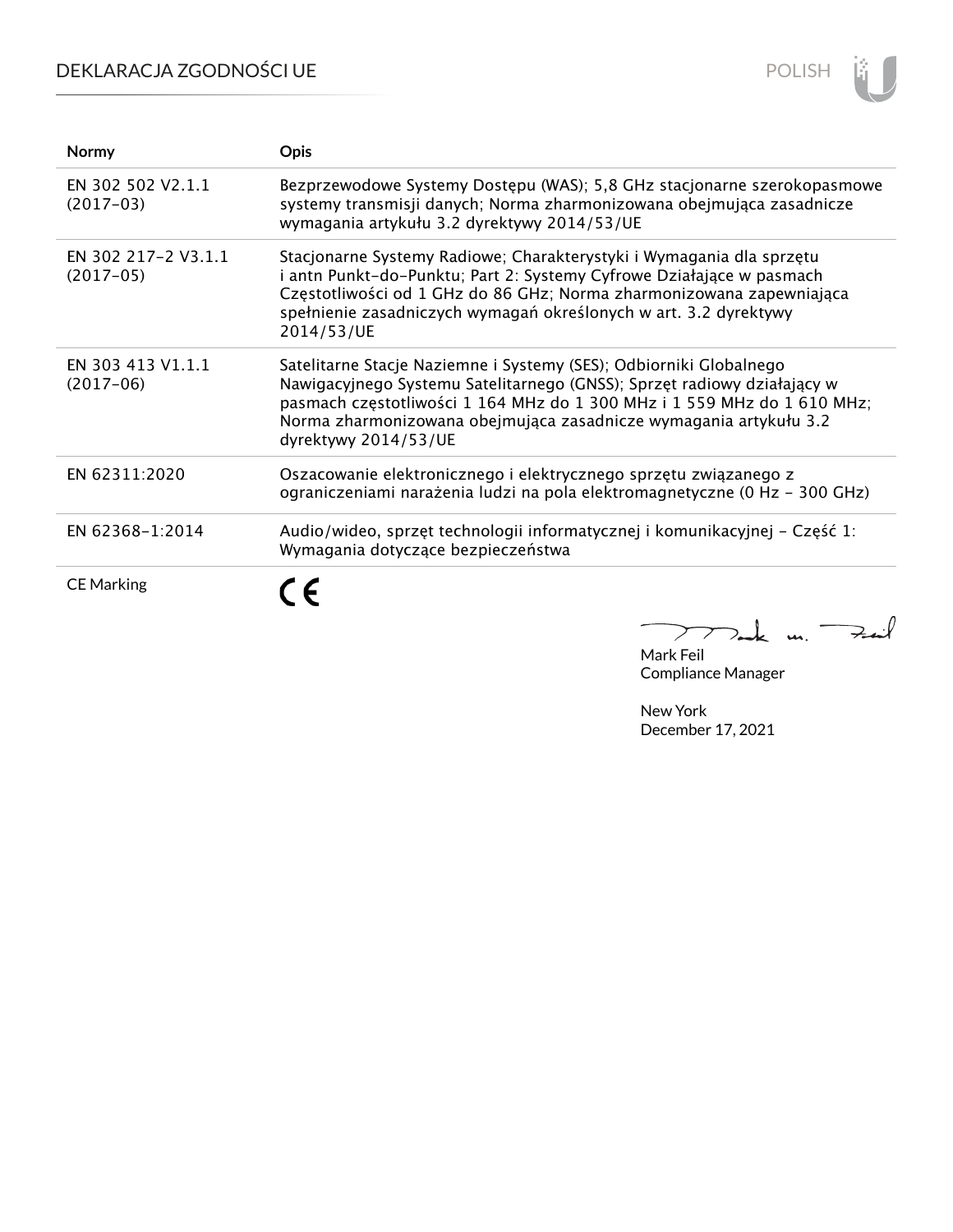## IZJAVA EU O SKLADNOSTI SLOVENIAN

Ubiquiti Inc. 685 Third Avenue New York, NY 10017 USA

S tem dokumentom na lastno odgovornost izjavljamo, da je naprava **airFiber 60 XG**, model **AF60-XG**, na katerega se ta izjava nanaša, v skladu z določbami naslednjih direktiv:

- Radio 2014/53/EU Direktiva o radijski opremi (RED)
- EMC -2014/30/EU Direktiva o elektromagnetni združljivosti (EMCD)
- Varnost -2014/35/EU Direktiva o nizkonapetostni opremi (LVD)
- Nevarne snovi -2011/65/EU Direktiva o omejevanju uporabe nekaterih nevarnih snovi v električni in elektronski opremi (RoHS) s spremembo (EU) 2015/863; 1907/2006 Uredba o registraciji, evalvaciji, avtorizaciji in omejevanju kemikalij (REACH)

Več podrobnosti o REACH uredbi si poglejte na **ui.com/compliance**

| <b>Standardi</b>                    | Opis                                                                                                                                                                                                                                                                                                                                                                                                                                                        |
|-------------------------------------|-------------------------------------------------------------------------------------------------------------------------------------------------------------------------------------------------------------------------------------------------------------------------------------------------------------------------------------------------------------------------------------------------------------------------------------------------------------|
| EN 55032:2015                       | Elektromagnetna združljivost večpredstavnostne opreme - Zahteve glede<br>elektromagnetnega sevanja                                                                                                                                                                                                                                                                                                                                                          |
| EN 55035:2017                       | Elektromagnetna združljivost večpredstavnostne opreme - Zahteve za<br>odpornost opreme                                                                                                                                                                                                                                                                                                                                                                      |
| EN 301 489-1 V2.2.1<br>$(2019-03)$  | Elektromagnetna združljivost in zadeve v zvezi z radijskim spektrom (ERM) -<br>Standard elektromagnetne združljivosti (EMC) za radijsko opremo in storitve -<br>1. del: Splošne tehnične zahteve                                                                                                                                                                                                                                                            |
| EN 301 489-4 V3.3.0<br>$(2020-03)$  | Standard elektromagnetne združljivosti (EMC) za radijsko opremo in storitve<br>- 4. del: Posebni pogoji za fiksne radijske povezave in pomožno opremo -<br>Harmonizirani standard, ki zajema bistvene zahteve člena 3.1(b) direktive<br>2014/53/EU                                                                                                                                                                                                          |
| EN 301 489-17 V3.2.2<br>$(2019-12)$ | Standard elektromagnetne združljivosti (EMC) za radijsko opremo in storitve<br>- 17. del: Posebni pogoji za širokopasovne sisteme za prenos podatkov -<br>Harmonizirani standard, ki zajema bistvene zahteve člena 3.1(b) direktive<br>2014/53/EU                                                                                                                                                                                                           |
| EN 301 489-19 V2.2.0<br>$(2020-09)$ | Standard elektromagnetne združljivosti (EMC) za radijsko opremo in storitve<br>- 19. del: Posebni pogoji za sprejemne mobilne zemeljske postaje (ROMES),<br>ki delujejo v pasu 1,5 GHz in zagotavljajo podatkovne komunikacije, ter za<br>sprejemnike GNSS, ki delujejo v pasu RNSS (ROGNSS) in zagotavljajo določanje<br>položaja, navigacijo in časovne podatke - Harmonizirani standard, ki zajema<br>bistvene zahteve člena 3.1(b) direktive 2014/53/EU |
| EN 300 328 V2.2.2<br>$(2019-07)$    | Širokopasovni prenosni sistemi - Oprema za prenos podatkov v frekvenčnem<br>pasu 2,4 GHz ISM, ki uporablja širokopasovne modulacijske tehnike -<br>Harmonizirani standard, ki zajema bistvene zahteve člena 3.2 direktive<br>2014/53/EU                                                                                                                                                                                                                     |
| EN 301 893 V2.1.1<br>$(2017-05)$    | 5 GHz RLAN - Harmonizirani standard, ki zajema bistvene zahteve člena 3.2<br>direktive 2014/53/EU                                                                                                                                                                                                                                                                                                                                                           |
| EN 302 502 V2.1.1<br>$(2017-03)$    | Brezžični dostopovni sistemi (WAS) - Fiksni širokopasovni sistemi za prenos<br>podatkov na frekvenci 5,8 GHz - Harmonizirani standard, ki zajema bistvene<br>zahteve člena 3.2 direktive 2014/53/EU                                                                                                                                                                                                                                                         |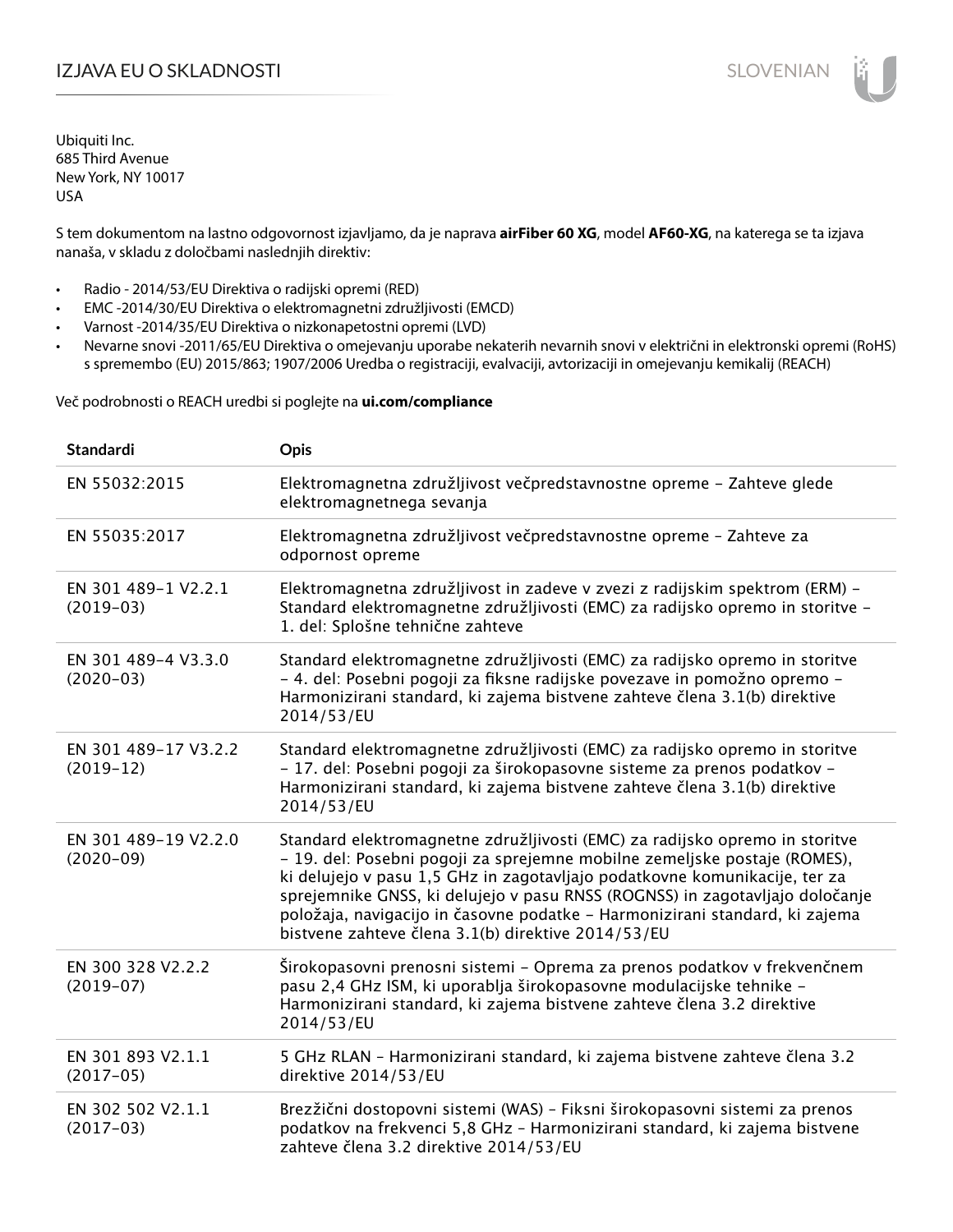## IZJAVA EU O SKLADNOSTI



| <b>Standardi</b>                   | <b>Opis</b>                                                                                                                                                                                                                                                                                                               |
|------------------------------------|---------------------------------------------------------------------------------------------------------------------------------------------------------------------------------------------------------------------------------------------------------------------------------------------------------------------------|
| EN 302 217-2 V3.1.1<br>$(2017-05)$ | Fiksni radijski sistemi – Karakteristike in zahteve za opremo tipa točka-točka<br>in antene - 2. del: Digitalni sistemi, ki delujejo v frekvenčnih pasovih od 1 GHz<br>do 86 GHz - Harmonizirani standard, ki zajema bistvene zahteve člena 3.2<br>direktive 2014/53/EU                                                   |
| EN 303 413 V1.1.1<br>$(2017-06)$   | Satelitske zemeljske postaje in sistemi (SES) - Sprejemniki globalnih<br>navigacijskih satelitskih sistemov (GNSS) - Radijska oprema, ki deluje v<br>frekvenčnem območju od 1 164 MHz do 1 300 MHz in od 1 559 MHz do 1 610<br>MHz - Harmonizirani standard, ki zajema bistvene zahteve člena 3.2 direktive<br>2014/53/EU |
| EN 62311:2020                      | Ocena elektronske in električne opreme glede omejevanja izpostavljenosti ljudi<br>elektromagnetnim sevanjem (0 Hz - 300 GHz)                                                                                                                                                                                              |
| EN 62368-1:2014                    | Oprema za avdio/video, informacijsko in komunikacijsko tehnologijo – 1. del:<br>Varnostne zahteve                                                                                                                                                                                                                         |
| <b>CE Marking</b>                  | 7 -                                                                                                                                                                                                                                                                                                                       |

Ie m. Fail  $\sum$ 

Mark Feil Compliance Manager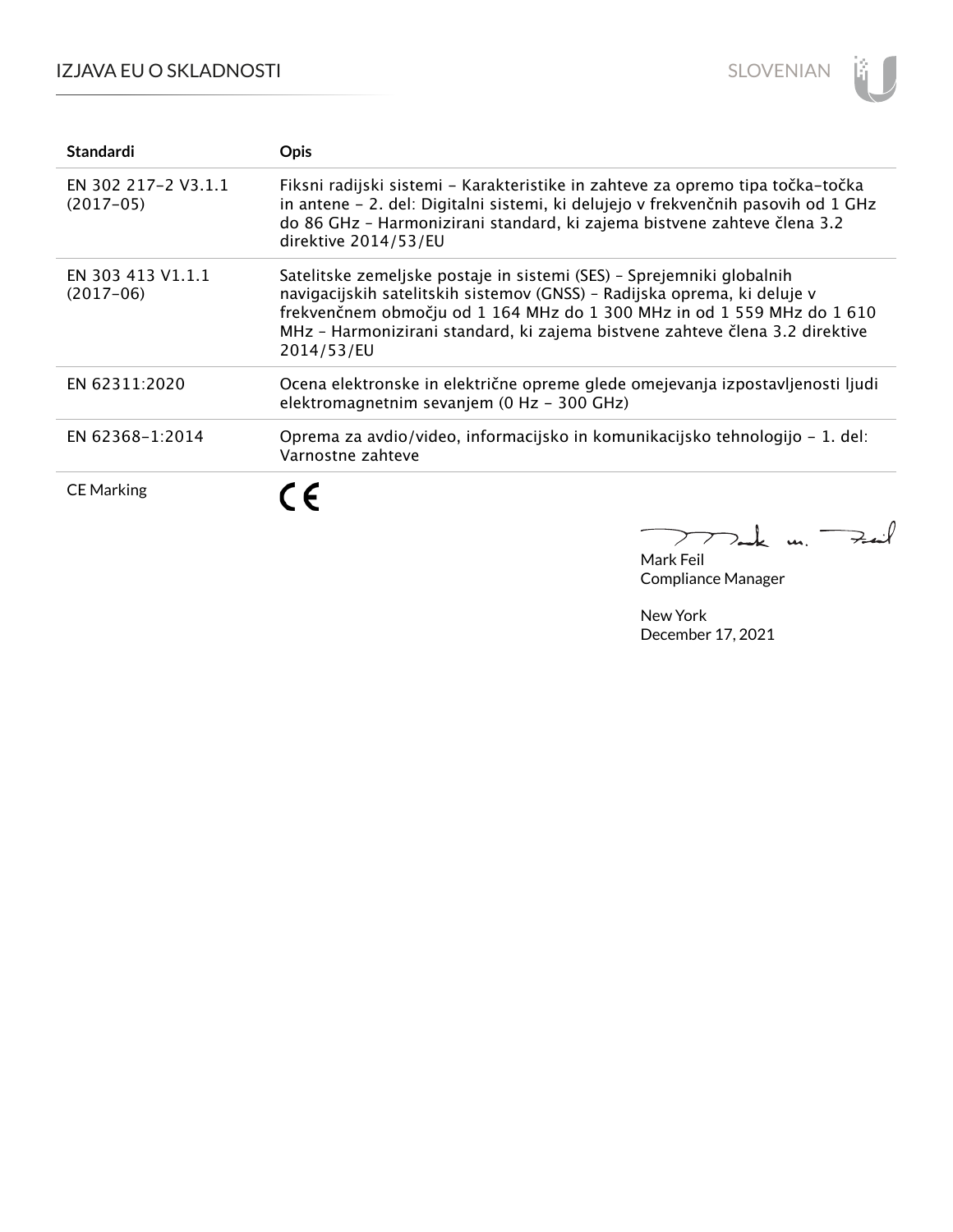Διά του παρόντος δηλώνουμε με αποκλειστική ευθύνη μας ότι το **airFiber 60 XG**, μοντέλο **AF60-XG**, στο οποίο αναφέρεται η παρούσα δήλωση, είναι σύμφωνο με τις διατάξεις των Οδηγιών

- Ραδιοεξοπλισμός Οδηγία Ραδιοεξοπλισμού (RED) 2014/53/ΕΕ
- EMC Οδηγία Ηλεκτρομαγνητικής Συμβατότητας (EMCD) 2014/30/ΕΕ
- Ασφάλεια Οδηγία Χαμηλής Τάσης (LVD) 2014/35/ΕΕ
- Επικίνδυνα Υλικά Περιορισμός της Χρήσης Ορισμένων Επικίνδυνων Ουσιών σε Ηλεκτρικό και Ηλεκτρονικό Εξοπλισμό (RoHS) 2011/65/ΕΕ με τροποποίηση (ΕΕ) 2015/863. Καταχώριση, Αξιολόγηση, Εξουσιοδότηση και Περιορισμός Χημικών Ουσιών (REACH) 1907/2006

Για περισσότερες λεπτομέρειες σχετικά με το REACH, παρακαλούμε ανατρέξτε στη διεύθυνση **ui.com/compliance**

| Πρότυπα                             | Περιγραφή                                                                                                                                                                                                                                                                                                                                                                                                                                                |
|-------------------------------------|----------------------------------------------------------------------------------------------------------------------------------------------------------------------------------------------------------------------------------------------------------------------------------------------------------------------------------------------------------------------------------------------------------------------------------------------------------|
| EN 55032:2015                       | Ηλεκτρομαγνητική συμβατότητα εξοπλισμού πολυμέσων - Απαιτήσεις<br>εκπομπών                                                                                                                                                                                                                                                                                                                                                                               |
| EN 55035:2017                       | Ηλεκτρομαγνητική συμβατότητα εξοπλισμού πολυμέσων - Απαιτήσεις<br>θωράκισης                                                                                                                                                                                                                                                                                                                                                                              |
| EN 301 489-1 V2.2.1<br>$(2019-03)$  | Ηλεκτρομαγνητική συμβατότητα και Θέματα Ραδιοφάσματος (ERM). Πρότυπο<br>ηλεκτρομαγνητικής συμβατότητας (ΕΜC) για ραδιοεξοπλισμό και υπηρεσίες.<br>Μέρος 1: Κοινές τεχνικές απαιτήσεις                                                                                                                                                                                                                                                                    |
| EN 301 489-4 V3.3.0<br>$(2020-03)$  | Πρότυπο ηλεκτρομαγνητικής συμβατότητας (ΕΜC) για ραδιοεξοπλισμό και<br>υπηρεσίες. Μέρος 4: Ειδικοί όροι για σταθερές ραδιοσυνδέσεις και βοηθητικό<br>εξοπλισμό. Εναρμονισμένο Πρότυπο που καλύπτει τις βασικές απαιτήσεις<br>του άρθρου 3.1 (β) της Οδηγίας 2014/53 / ΕΕ                                                                                                                                                                                 |
| EN 301 489-17 V3.2.2<br>$(2019-12)$ | Πρότυπο ηλεκτρομαγνητικής συμβατότητας (ΕΜC) για ραδιοεξοπλισμό και<br>υπηρεσίες. Μέρος 17: Ειδικοί όροι για Συστήματα Μετάδοσης Δεδομένων<br>Ευρείας Ζώνης · Εναρμονισμένο Πρότυπο που καλύπτει τις βασικές<br>απαιτήσεις του άρθρου 3.1 (β) της Οδηγίας 2014/53 / ΕΕ                                                                                                                                                                                   |
| EN 301 489-19 V2.2.0<br>$(2020-09)$ | Πρότυπο Ηλεκτρομαγνητικής Συμβατότητας (ΕΜC) για ραδιοεξοπλισμό και<br>υπηρεσίες. Μέρος 19: Ειδικοί όροι για τη λήψη Μόνο Κινητών Σταθμών<br>Γης (ROMES) που λειτουργούν στη ζώνη 1,5 GHz παρέχοντας επικοινωνίες<br>δεδομένων και δέκτες GNSS που λειτουργούν στη ζώνη RNSS (ROGNSS)<br>παρέχοντας δεδομένα θέσης, πλοήγησης και χρονισμού. Εναρμονισμένο<br>Πρότυπο που καλύπτει τις βασικές απαιτήσεις του άρθρου 3.1 (β) της<br>Οδηγίας 2014/53 / ΕΕ |
| EN 300 328 V2.2.2<br>$(2019-07)$    | Ευρυζωνικά συστήματα μετάδοσης. Εξοπλισμός μετάδοσης δεδομένων<br>που λειτουργεί στη ζώνη ISM 2,4 GHz και χρησιμοποιεί ευρυζωνικές<br>τεχνικές διαμόρφωσης. Εναρμονισμένο πρότυπο που καλύπτει τις βασικές<br>απαιτήσεις του άρθρου 3.2 της Οδηγίας 2014/53 / ΕΕ                                                                                                                                                                                         |
| EN 301 893 V2.1.1<br>$(2017-05)$    | 5 GHz RLAN. Εναρμονισμένο Πρότυπο που καλύπτει τις βασικές απαιτήσεις<br>του άρθρου 3.2 της Οδηγίας 2014/53/ΕΕ                                                                                                                                                                                                                                                                                                                                           |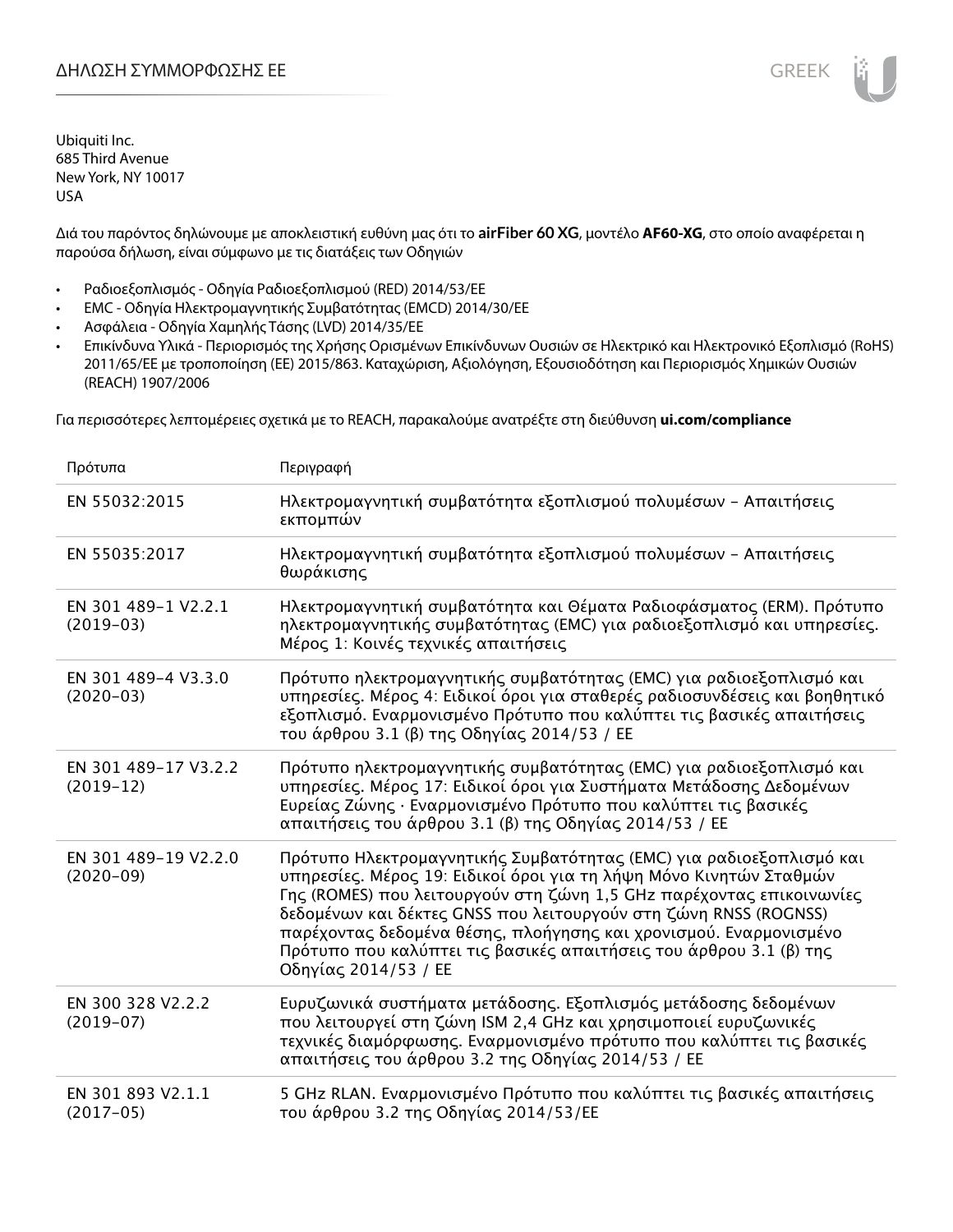### ΔΗΛΩΣΗ ΣΥΜΜΟΡΦΩΣΗΣ ΕΕ



| Πρότυπα                            | Περιγραφή                                                                                                                                                                                                                                                                                                                    |
|------------------------------------|------------------------------------------------------------------------------------------------------------------------------------------------------------------------------------------------------------------------------------------------------------------------------------------------------------------------------|
| EN 302 502 V2.1.1<br>$(2017-03)$   | Συστήματα Ασύρματης Πρόσβασης (WAS). Σταθερά ευρυζωνικά συστήματα<br>μετάδοσης δεδομένων 5,8 GHz. Εναρμονισμένο Πρότυπο που καλύπτει τις<br>βασικές απαιτήσεις του άρθρου 3.2 της Οδηγίας 2014/53/ΕΕ                                                                                                                         |
| EN 302 217-2 V3.1.1<br>$(2017-05)$ | Σταθερά Συστήματα Ραδιοφώνου. Χαρακτηριστικά και Απαιτήσεις<br>για εξοπλισμό και κεραίες από Σημείο σε Σημείο. Μέρος 2: Ψηφιακά<br>Συστήματα που Λειτουργούν σε Ζώνες Συχνοτήτων από 1 GHz έως 86 GHz.<br>Εναρμονισμένο Πρότυπο που καλύπτει τις βασικές απαιτήσεις του άρθρου<br>3.2 της Οδηγίας 2014/53/ΕΕ                 |
| EN 303 413 V1.1.1<br>$(2017-06)$   | Δορυφορικοί Σταθμοί Γης και Συστήματα (SES). Δέκτες Παγκόσμιου<br>Δορυφορικού Συστήματος Πλοήγησης (GNSS). Ραδιοεξοπλισμός που<br>λειτουργεί από ζώνες συχνοτήτων 1 164 MHz έως 1 300 MHz και 1 559<br>MHz έως 1 610 MHz. Εναρμονισμένο Πρότυπο που καλύπτει τις βασικές<br>απαιτήσεις του άρθρου 3.2 της Οδηγίας 2014/53/ΕΕ |
| EN 62311:2020                      | Αξιολόγηση ηλεκτρονικού και ηλεκτρικού εξοπλισμού που σχετίζεται με<br>περιορισμούς έκθεσης στον άνθρωπο για ηλεκτρομαγνητικά πεδία (0 Hz -<br>300 GHz)                                                                                                                                                                      |
| EN 62368-1:2014                    | Εξοπλισμός τεχνολογίας ήχου/εικόνας, πληροφορικής και επικοινωνιών -<br>Μέρος 1: Απαιτήσεις ασφάλειας                                                                                                                                                                                                                        |
| <b>CE Marking</b>                  |                                                                                                                                                                                                                                                                                                                              |

Mark Feil Compliance Manager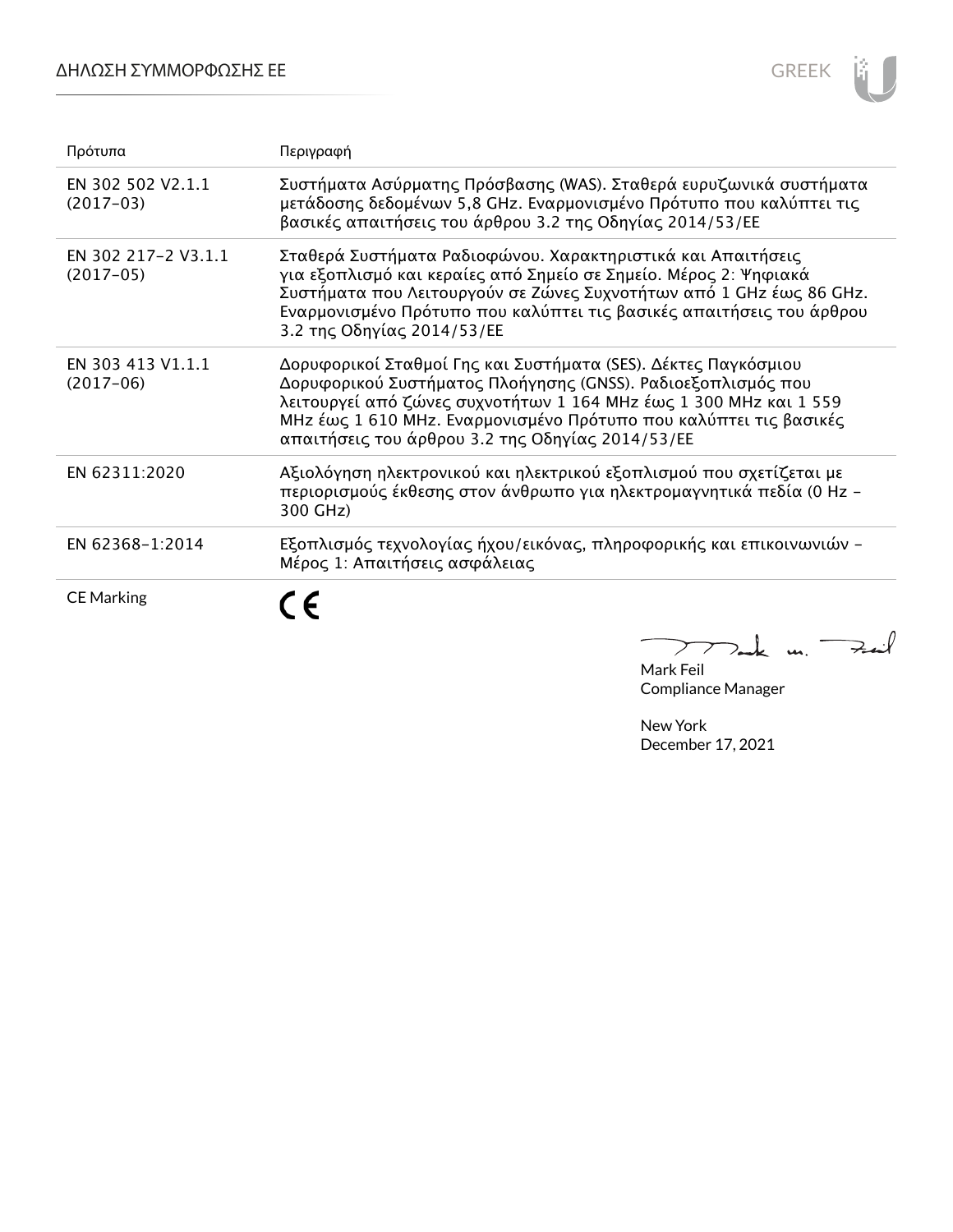# EÚ VYHLÁSENIE O SÚHLASE SLOVAK SLOVAK

Ubiquiti Inc. 685 Third Avenue New York, NY 10017 USA

Týmto prehlasuje, na našu výlučnú zodpovednosť, že **airFiber 60 XG**, model **AF60-XG**, ktorého sa toto vyhlásenie týka, je v súlade s ustanoveniami Smerníc

- Rádio 2014/53/EÚ Smernica o Rádiových Zariadeniach (RED)
- EMC -2014/30/EÚ Smernica o Elektromagnetickej Kompatibilite (EMCD)
- Bezpečnosť -2014/35/EÚ Smernica o Nízkom Napätí (LVD)
- Nebezpečné Materiály -2011/65/EÚ Obmedzenie Používania Určitých Nebezpečných Látok v Elektrických a Elektronických Zariadeniach (RoHS) s dodatkom (EÚ) 2015/863; 1907/2006 Registrácia, Hodnotenie, Autorizácia a Obmedzenie chemikálií (REACH)

Ďalšie informácie o REACH môžete nájsť na **ui.com/compliance**

| Štandardy                           | <b>Popis</b>                                                                                                                                                                                                                                                                                                                                                                                                                                        |
|-------------------------------------|-----------------------------------------------------------------------------------------------------------------------------------------------------------------------------------------------------------------------------------------------------------------------------------------------------------------------------------------------------------------------------------------------------------------------------------------------------|
| EN 55032:2015                       | Elektromagnetická kompatibilita multimediálnych zariadení - emisné<br>požiadavky                                                                                                                                                                                                                                                                                                                                                                    |
| EN 55035:2017                       | Elektromagnetická kompatibilita multimediálnych zariadení – Požiadavky na<br>odolnosť                                                                                                                                                                                                                                                                                                                                                               |
| EN 301 489-1 V2.2.1<br>$(2019-03)$  | Elektromagnetická kompatibilita a záležitosti rádiového spektra (ERM). Norma<br>elektromagnetickej kompatibility (EMC) pre rádiové zariadenia a služby:<br>Spoločné technické požiadavky                                                                                                                                                                                                                                                            |
| EN 301 489-4 V3.3.0<br>$(2020-03)$  | Norma elektromagnetickej kompatibility (EMC) pre rádiové zariadenia a<br>služby – Časť 4: Osobitné podmienky pre pevné rádiové spojenia a doplnkové<br>zariadenia - Harmonizovaná norma vzťahujúca sa na základné požiadavky<br>článku 3.1 písm. b) smernice 2014/53/EÚ                                                                                                                                                                             |
| EN 301 489-17 V3.2.2<br>$(2019-12)$ | Norma elektromagnetickej kompatibility (EMC) na rádiové zariadenia a služby.<br>17. časť: Osobitné podmienky pre širokopásmové systémy prenosu dát.<br>Harmonizovaná norma vzťahujúca sa na základné požiadavky článku 3.1 písm.<br>b) smernice $2014/53/EU$                                                                                                                                                                                        |
| EN 301 489-19 V2.2.0<br>$(2020-09)$ | Norma elektromagnetickej kompatibility (EMC) na rádiové zariadenia a<br>služby. 19. časť: Osobitné podmienky pre mobilné pozemské stanice (ROMES)<br>pracujúce len na príjem v pásme 1,5 GHz, ktoré poskytujú dátové komunikácie,<br>a prijímače GNSS pracujúce v pásme RNSS (ROGNSS), ktoré poskytujú údaje o<br>polohe, navigácii a časovaní. Harmonizovaná norma vzťahujúca sa na základné<br>požiadavky článku 3.1 písm. b) smernice 2014/53/EÚ |
| EN 300 328 V2.2.2<br>$(2019-07)$    | Širokopásmové prenosové systémy. Zariadenia na prenos údajov pracujúce<br>v pásme ISM 2,4 GHz a používajúce širokopásmové modulačné techniky.<br>Harmonizovaná norma vzťahujúca sa na základné požiadavky článku 3.2<br>smernice 2014/53/EÚ                                                                                                                                                                                                         |
| EN 301 893 V2.1.1<br>$(2017-05)$    | 5 GHz RLAN; harmonizovaná norma vzťahujúca sa na základné požiadavky<br>článku 3.2 smernice 2014/53/EÚ                                                                                                                                                                                                                                                                                                                                              |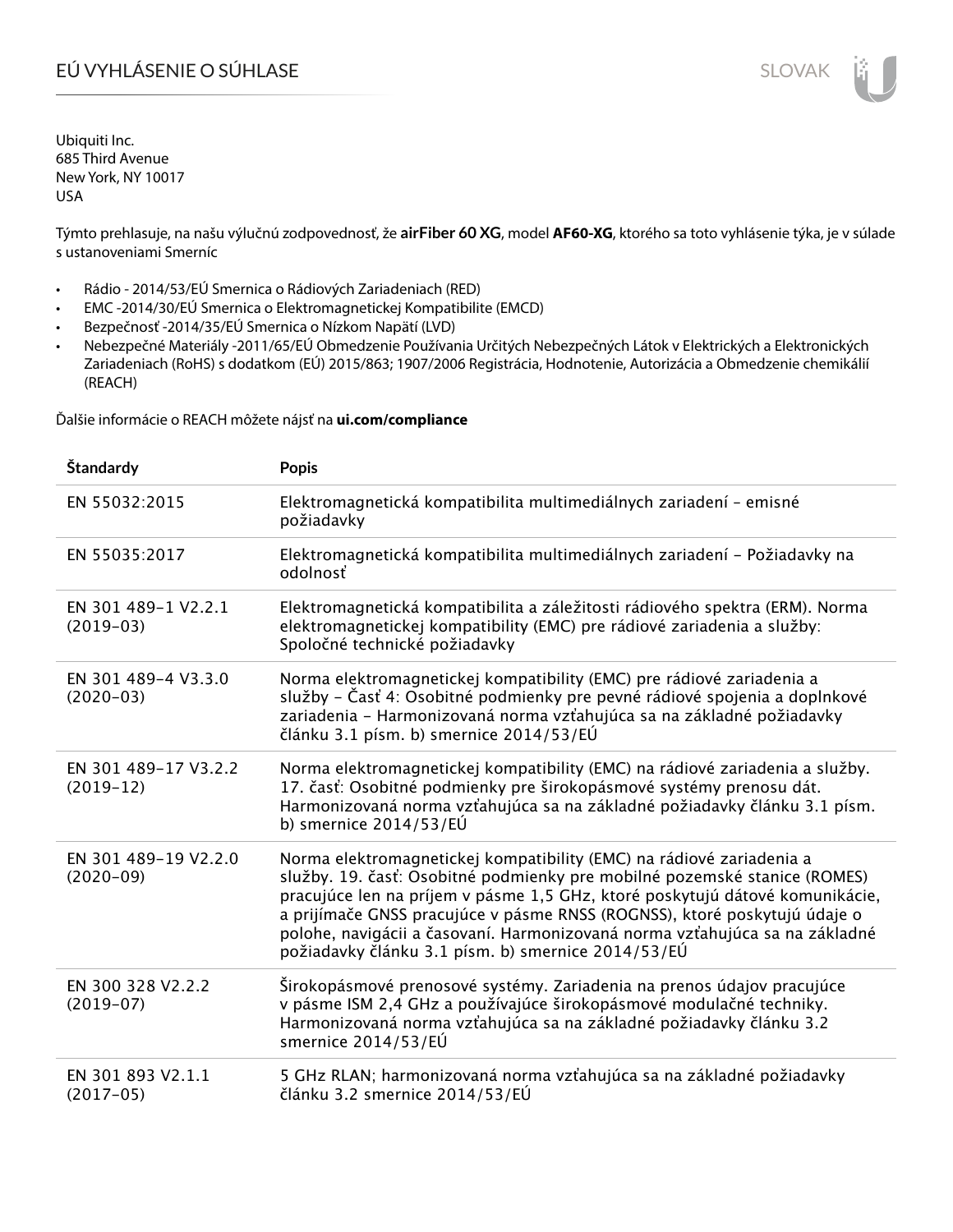# EÚ VYHLÁSENIE O SÚHLASE



| Štandardy                          | <b>Popis</b>                                                                                                                                                                                                                                                                                                    |
|------------------------------------|-----------------------------------------------------------------------------------------------------------------------------------------------------------------------------------------------------------------------------------------------------------------------------------------------------------------|
| EN 302 502 V2.1.1<br>$(2017-03)$   | Bezdrôtové prístupové systémy (WAS); pevné širokopásmové dátové prenosové<br>systémy 5,8 GHz; harmonizovaná norma vzťahujúca sa na základné požiadavky<br>článku 3.2 smernice 2014/53/EÚ                                                                                                                        |
| EN 302 217-2 V3.1.1<br>$(2017-05)$ | Pevné rádiové systémy; charakteristiky a požiadavky na zariadenia a antény<br>typu bod-bod. Časť 2: Digitálne systémy pracujúce vo frekvenčných pásmach<br>od 1 GHz do 86 GHz. Harmonizovaná norma vzťahujúca sa na základné<br>požiadavky článku 3.2 smernice 2014/53/EÚ                                       |
| EN 303 413 V1.1.1<br>$(2017-06)$   | Satelitné pozemské stanice a systémy (SES); prijímače globálneho navigačného<br>satelitného systému (GNSS); rádiové zariadenia používané vo frekvenčných<br>pásmach 1 164 MHz až 1 300 MHz a 1 559 MHz až 1 610 MHz; harmonizovaná<br>norma vzťahujúca sa na základné požiadavky článku 3.2 smernice 2014/53/EÚ |
| EN 62311:2020                      | Posudzovanie elektronických a elektrických zariadení v súvislosti s<br>obmedzeniami vystavenia ľudí elektromagnetickým poliam (0 Hz - 300 GHz)                                                                                                                                                                  |
| EN 62368-1:2014                    | Zariadenia audio/video, informačnej a komunikačnej technológie – časť 1:<br>Bezpečnostné požiadavky                                                                                                                                                                                                             |
| <b>CE Marking</b>                  |                                                                                                                                                                                                                                                                                                                 |

m. Fail  $\overline{\phantom{0}}$  $\sum$ 

Mark Feil Compliance Manager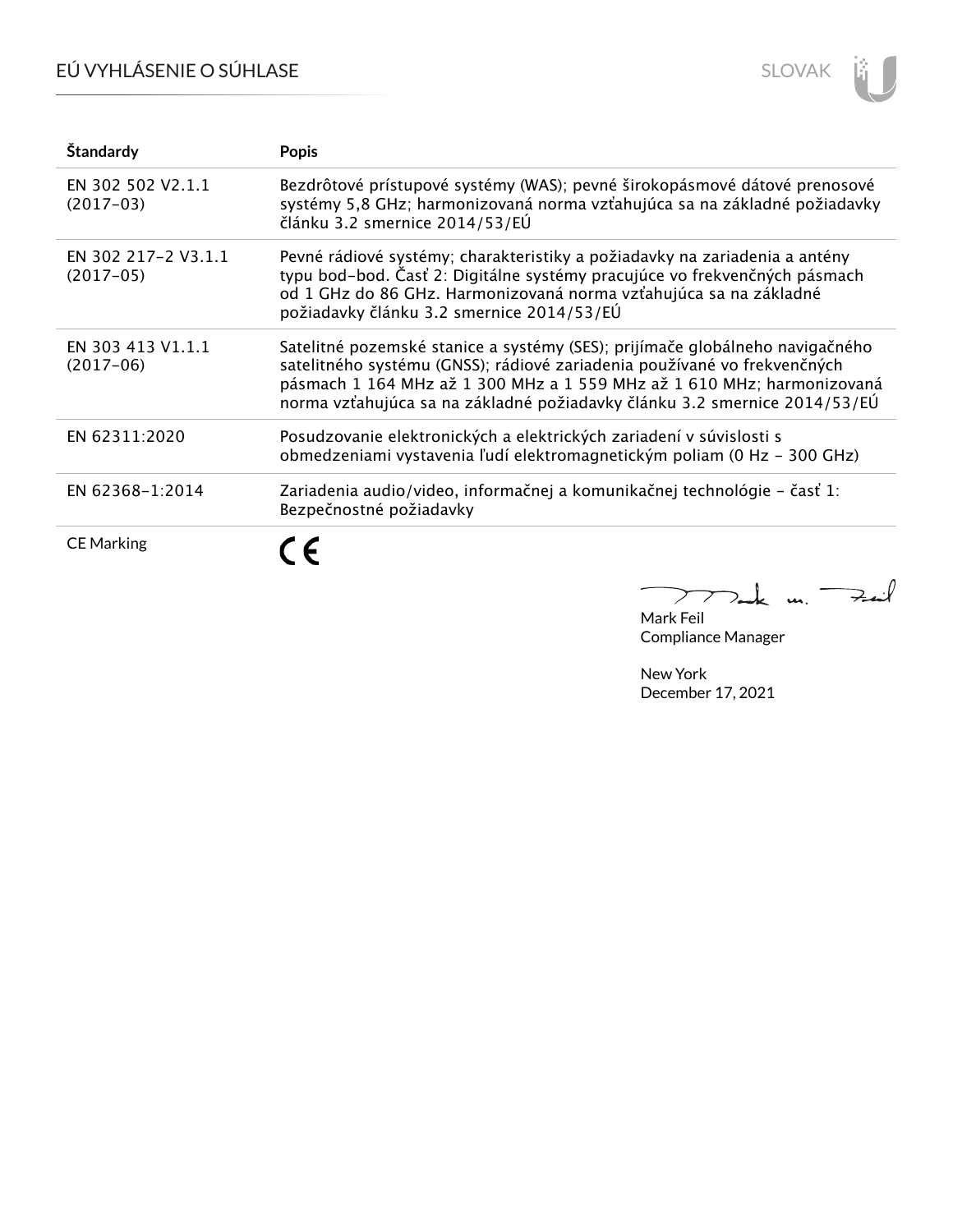### ES ATBILSTĪBAS DEKLARĀCIJA LATVIAN

Ubiquiti Inc. 685 Third Avenue New York, NY 10017 USA

Vienīgi uz savu atbildību deklarējam, ka iekārtas "**airFiber 60 XG**" modelis "**AF60-XG**", uz ko attiecas šī deklarācija, atbilst šādu direktīvu noteikumiem:

- radio 2014/53/ES Radioiekārtu direktīva (RED);
- elektromagnētiskā saderība 2014/30/ES Elektromagnētiskās saderības direktīva (EMCD);
- drošība 2014/35/ES Zemsprieguma direktīva (LVD);
- bīstami materiāli 2011/65/ES Atsevišķu bīstamu ķīmisko vielu izmantošanas ierobežojumi elektriskajās un elektroniskajās iekārtās (RoHS) ar grozījumu (ES) 2015/863; 1907/2006 Ķīmisko vielu reģistrēšana, novērtēšana, atļaušana un ierobežošana (REACH).

Papildinformāciju par REACH lūdzam skatīt tīmekļa vietnē **ui.com/compliance**

| <b>Standarti</b>                    | <b>Apraksts</b>                                                                                                                                                                                                                                                                                                                                                                                                                                                                                |
|-------------------------------------|------------------------------------------------------------------------------------------------------------------------------------------------------------------------------------------------------------------------------------------------------------------------------------------------------------------------------------------------------------------------------------------------------------------------------------------------------------------------------------------------|
| EN 55032:2015                       | Multivides iekārtu elektromagnētiskā saderība - Emisijai piemērojamās prasības                                                                                                                                                                                                                                                                                                                                                                                                                 |
| EN 55035:2017                       | Multivides iekārtu elektromagnētiskā saderība - Traucējumnoturības prasības                                                                                                                                                                                                                                                                                                                                                                                                                    |
| EN 301 489-1 V2.2.1<br>$(2019-03)$  | Elektromagnētiskā saderība un radiofrekvenču spektra jautājumi (ERM);<br>Elektromagnētiskās saderības (EMS) standarts radioiekārtām un dienestiem; 1.<br>daļa: Vispārējās tehniskās prasības                                                                                                                                                                                                                                                                                                   |
| EN 301 489-4 V3.3.0<br>$(2020-03)$  | Elektromagnētiskās saderības (EMS) standarts radioiekārtām un dienestiem; 4.<br>daļa: Īpašie nosacījumi fiksētajām radiolīnijām un palīgiekārtām; Saskaņotais<br>standarts, kas atbilst Direktīvas 2014/53/ES 3. panta 1. punkta b) apakšpunkta<br>pamatprasībām                                                                                                                                                                                                                               |
| EN 301 489-17 V3.2.2<br>$(2019-12)$ | Elektromagnētiskās saderības (EMS) standarts radioiekārtām un dienestiem;<br>17. daļa: Īpašie nosacījumi platjoslas datu pārraides sistēmām; Saskaņotais<br>standarts, kas atbilst Direktīvas 2014/53/ES 3. panta 1. punkta b) apakšpunkta<br>pamatprasībām                                                                                                                                                                                                                                    |
| EN 301 489-19 V2.2.0<br>$(2020-09)$ | Elektromagnētiskās saderības (EMS) standarts radioiekārtām un dienestiem;<br>19. daļa: Īpašie nosacījumi tikai uztverošajām mobilajām Zemes stacijām<br>(ROMES), kas nodrošina datu sakarus un darbojas 1,5 GHz frekvenču joslā, un<br>GNSS uztvērējiem, kas darbojas RNSS frekvenču joslā (ROGNSS) un nodrošina<br>pozicionēšanas, navigācijas un laika sinhronizācijas datus; Saskaņotais<br>standarts, kas atbilst Direktīvas 2014/53/ES 3. panta 1. punkta b) apakšpunkta<br>pamatprasībām |
| EN 300 328 V2.2.2<br>$(2019-07)$    | Platjoslas pārraides sistēmas; Datu pārraides iekārtas, kas darbojas 2,4 GHz<br>ISM joslā un izmanto platjoslas modulācijas paņēmienus; Saskaņotais standarts,<br>kas atbilst Direktīvas 2014/53/ES 3. panta 2. punkta pamatprasībām                                                                                                                                                                                                                                                           |
| EN 301 893 V2.1.1<br>$(2017-05)$    | 5 GHz RLAN; Saskanotais standarts, kas atbilst Direktīvas 2014/53/ES 3. panta<br>2. punkta pamatprasībām                                                                                                                                                                                                                                                                                                                                                                                       |
| EN 302 502 V2.1.1<br>$(2017-03)$    | Bezvadu piekļuves sistēmas (WAS); 5,8 GHz fiksētās platjoslas datu pārraides<br>sistēmas; Saskaņotais standarts, kas atbilst Direktīvas 2014/53/ES 3. panta 2.<br>punkta pamatprasībām                                                                                                                                                                                                                                                                                                         |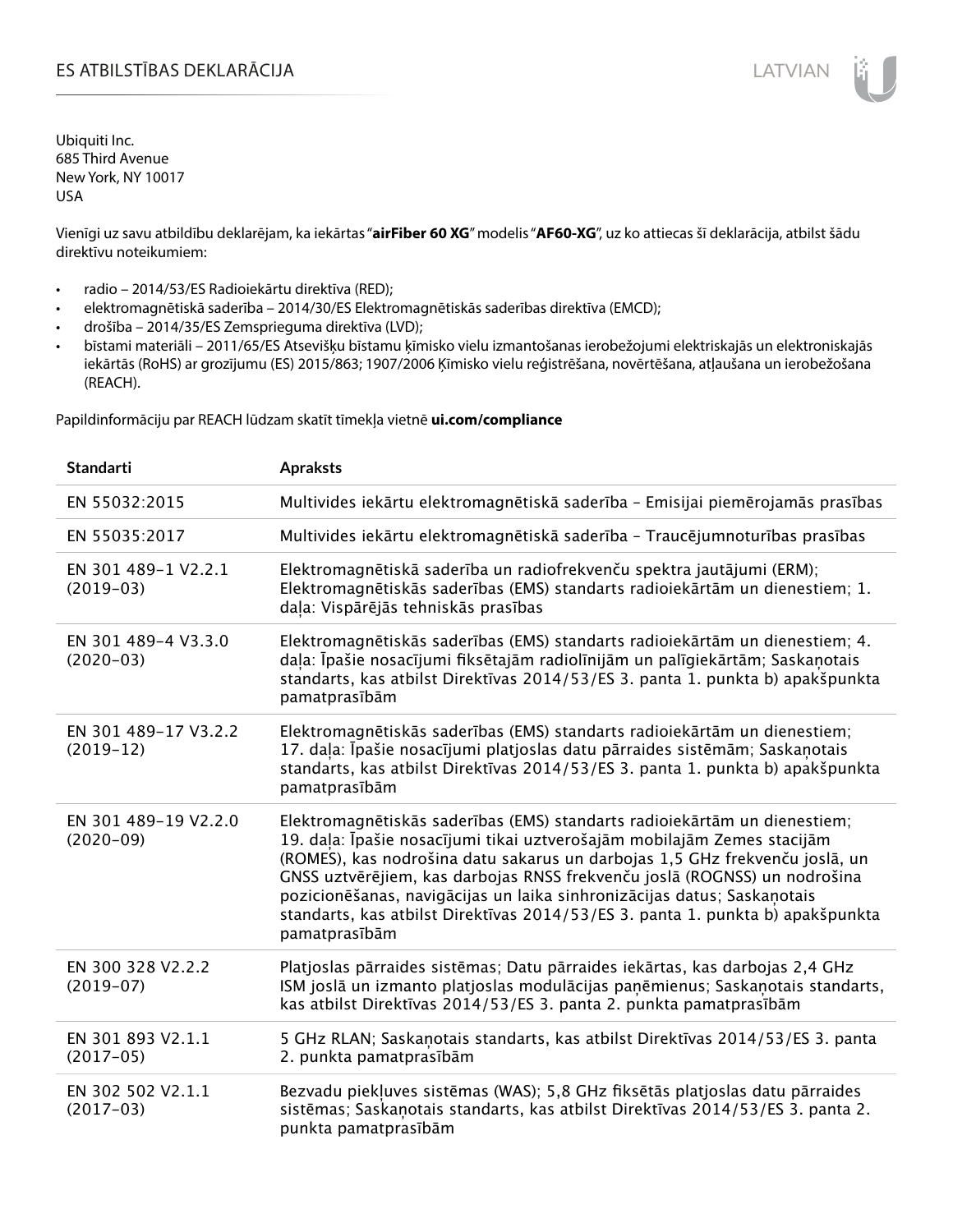## ES ATBILSTĪBAS DEKLARĀCIJA



| <b>Standarti</b>                   | <b>Apraksts</b>                                                                                                                                                                                                                                                                                                 |
|------------------------------------|-----------------------------------------------------------------------------------------------------------------------------------------------------------------------------------------------------------------------------------------------------------------------------------------------------------------|
| EN 302 217-2 V3.1.1<br>$(2017-05)$ | Fiksētās radiosistēmas; Parametri un prasības punkta-punkta iekārtām un<br>antenām; 2. daļa: Ciparu sistēmas, kas darbojas frekvenču joslās no 1 GHz līdz<br>86 GHz; Saskanotais standarts, kas atbilst Direktīvas 2014/53/ES 3. panta 2.<br>punkta pamatprasībām                                               |
| EN 303 413 V1.1.1<br>$(2017-06)$   | Satelītu Zemes stacijas un sistēmas (SES); Globālās navigācijas satelītu sistēmas<br>(GNSS) uztvērēji; Radioiekārtas, kas darbojas no 1 164 MHz līdz 1 300 MHz<br>un no 1 559 MHz līdz 1 610 MHz frekvenču joslās; Saskaņotais standarts, kas<br>atbilst Direktīvas 2014/53/ES 3. panta 2. punkta pamatprasībām |
| EN 62311:2020                      | Elektronisko un elektrisko iekārtu novērtēšana attiecībā uz ierobežojumiem 0<br>Hz-300 GHz elektromagnētisko lauku iedarbībai uz cilvēkiem                                                                                                                                                                      |
| EN 62368-1:2014                    | Audio/video, informācijas un komunikācijas tehnoloģiju aprīkojums - 1. daļa:<br>Drošības prasības                                                                                                                                                                                                               |
| <b>CE Marking</b>                  | $\epsilon$                                                                                                                                                                                                                                                                                                      |

Mark Feil un Feil 

Compliance Manager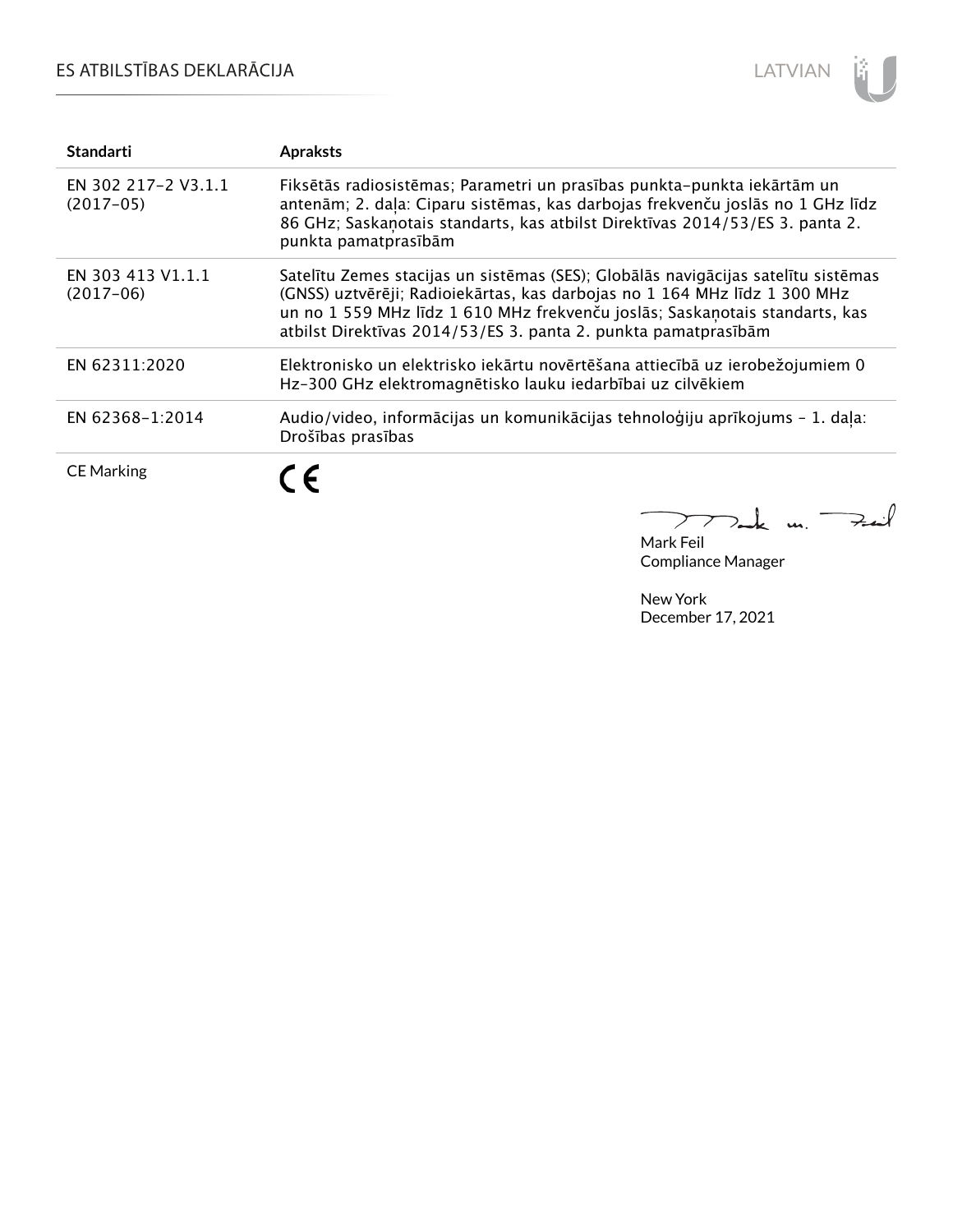### ES ATITIKIMO DEKLARACIJA NA SATITIKIMO DEKLARACIJA NA SATITIKIMO DEKLARACIJA NA SATITIKIMO DE KLARACIJA NA SATI

Ubiquiti Inc. 685 Third Avenue New York, NY 10017 USA

Šiuo pareiškimu prisiimdami visą atsakomybe pareiškia, kad "**airFiber 60 XG", AF60-XG** modelis, su kuriuo susijusi ši deklaracija, atitinka direktyvų nuostatas

- Radijo 2014/53/EU Radijo įrangos direktyva (RĮD)
- ESD -2014/30/EU Elektromagnetinio suderinamumo direktyva (ESD)
- Sauga -2014/35/EU Žemos įtampos direktyva (LVD)
- Kenksmingos medžiagos -2011/65/EU Tam tikrų pavojingų medžiagų naudojimo elektros ir elektroninėje įrangoje apribojimas (RoHS) pakeitimas (EU) 2015/863; 1907/2006 Registracija, Vertinimas, Cheminių medžiagų leidimas ir apribojmas (RVACH)

Dėl papildomos informacijos apie RVACH, kreipkitės į **ui.com/compliance**

| Standartai                            | Apibūdinimas                                                                                                                                                                                                                                                                                                                                                                                                                                                                         |
|---------------------------------------|--------------------------------------------------------------------------------------------------------------------------------------------------------------------------------------------------------------------------------------------------------------------------------------------------------------------------------------------------------------------------------------------------------------------------------------------------------------------------------------|
| EN 55032:2015                         | Multimedijos elektromagentinis suderinamumas - spinduliuotės reikalavimai                                                                                                                                                                                                                                                                                                                                                                                                            |
| EN 55035:2017                         | Multimedijos elektromagnetinis suderinamumas - spinduliuotės reikalavimai                                                                                                                                                                                                                                                                                                                                                                                                            |
| EN 301 489-1 V2.2.1<br>$(2019-03)$    | Elektromagnetinis suderinamumas ir radijo spektro dalykai (ERM); Radijo ryšio<br>jrangos ir paslaugų elektromagnetinio suderinamumo (EMS) standartas. 1 dalis.<br>Bendrieji techniniai reikalavimai                                                                                                                                                                                                                                                                                  |
| EN 301 489-4 V3.3.0<br>$(2020-03)$    | Radijo ryšio įrangos ir mobiliojo ryšio elektromagnetinio suderinamumo (EMS)<br>standartas. 4 dalis. Fiksuotųjų radijo ryšių ir pagalbinės įrangos specialiosios<br>salygos; suderintas standartas, apimantis esminius Direktyvos 2014/53/ES 3<br>straipsnio 1 dalies b punkto reikalavimus                                                                                                                                                                                          |
| EN 301 489-17 V3.2.2<br>$(2019-12)$   | Radijo ryšio įrangos ir mobiliojo ryšio elektromagnetinio suderinamumo (EMS)<br>standartas. 4 dalis. Fiksuotųjų radijo ryšių ir pagalbinės įrangos specialiosios<br>salygos; suderintas standartas, apimantis esminius Direktyvos 2014/53 / ES 3<br>straipsnio 1 dalies b punkto reikalavimus                                                                                                                                                                                        |
| EN 301 489-19 V2.2.0<br>$(2020 - 09)$ | Radijo ryšio įrangos ir mobiliojo ryšio elektromagnetinio suderinamumo (EMS)<br>standartas. 19 dalis: Specialiosios sąlygos priimti tik 1,5 GHz dažnių juostoje<br>veikiančias judriąsias žemės stotis (ROMES), teikiančias duomenų ryšį, ir GNSS<br>imtuvus, veikiančius RNSS juostoje (ROGNSS), teikiančius padėties nustatymo,<br>navigacijos ir laiko duomenis; suderintas standartas, apimantis esminius<br>Direktyvos 2014/53 / ES 3 straipsnio 1 dalies b punkto reikalavimus |
| EN 300 328 V2.2.2<br>$(2019-07)$      | Plačiajuosčio ryšio sistemos; Duomenų perdavimo įranga, veikianti 2,4 GHz<br>ISM juostoje ir naudojanti plačiajuosčio ryšio moduliacijos metodus; suderintas<br>standartas, apimantis esminius Direktyvos 2014/53 / ES 3 straipsnio 2 dalies<br>reikalavimus                                                                                                                                                                                                                         |
| EN 301 893 V2.1.1<br>$(2017-05)$      | 5 GHz RLAN; Suderintas standartas, apimantis esminius Direktyvos 2014/53 /<br>ES 3 straipsnio 2 dalies reikalavimus                                                                                                                                                                                                                                                                                                                                                                  |
| EN 302 502 V2.1.1<br>$(2017-03)$      | Belaidės prieigos sistemos (WAS); 5,8 GHz fiksuoto plačiajuosčio ryšio duomenų<br>perdavimo sistemos; Suderintas standartas, apimantis esminius Direktyvos<br>2014/53 / ES 3 straipsnio 2 dalies reikalavimus                                                                                                                                                                                                                                                                        |